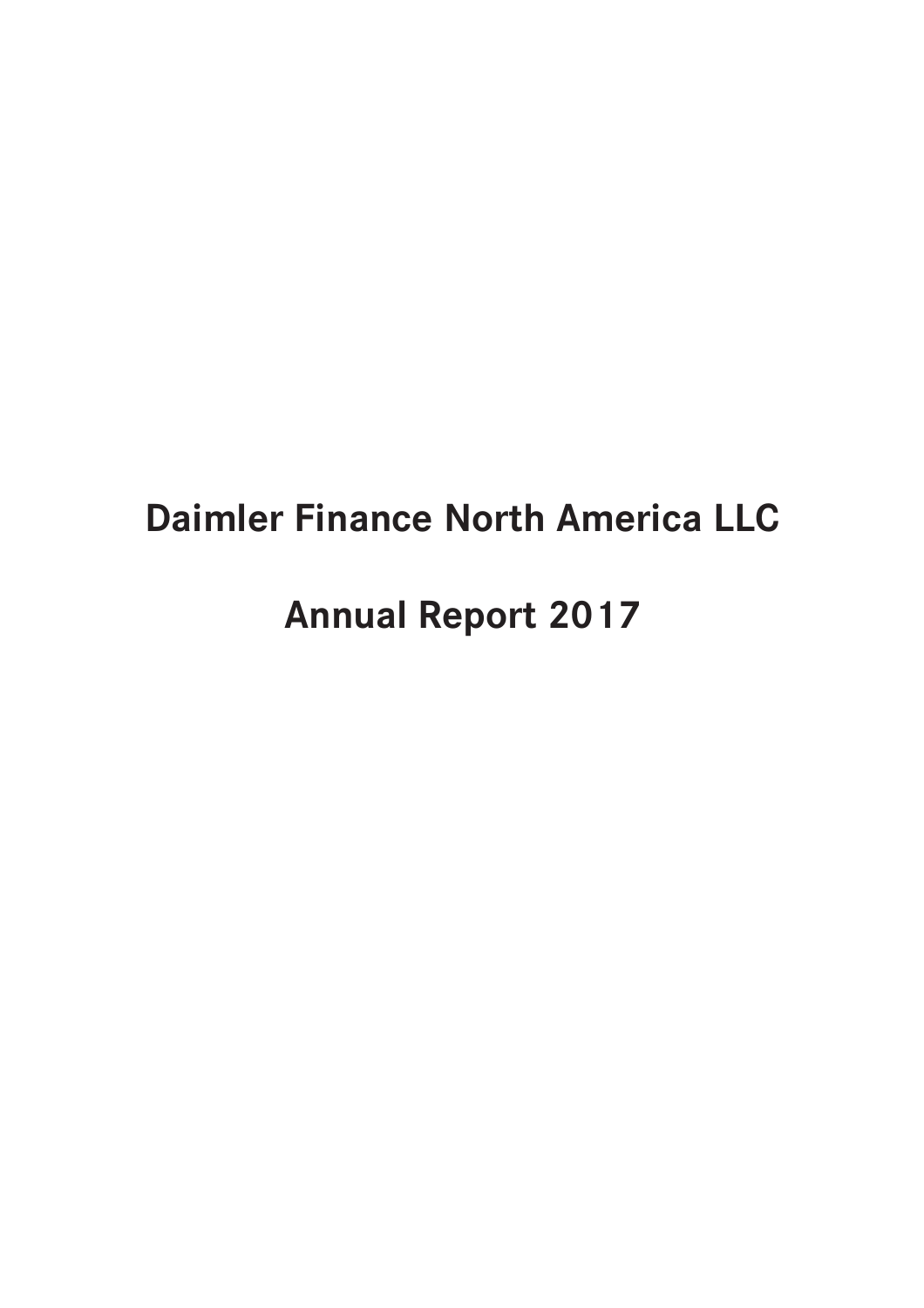## Table of Contents

| $\mathbf{1}$ .  |  |
|-----------------|--|
| 2.              |  |
| $\mathcal{B}$ . |  |
| 4.              |  |
| 5.              |  |
| 6.              |  |
| 7.              |  |
| 8.              |  |
| 9.              |  |
| 10.             |  |
|                 |  |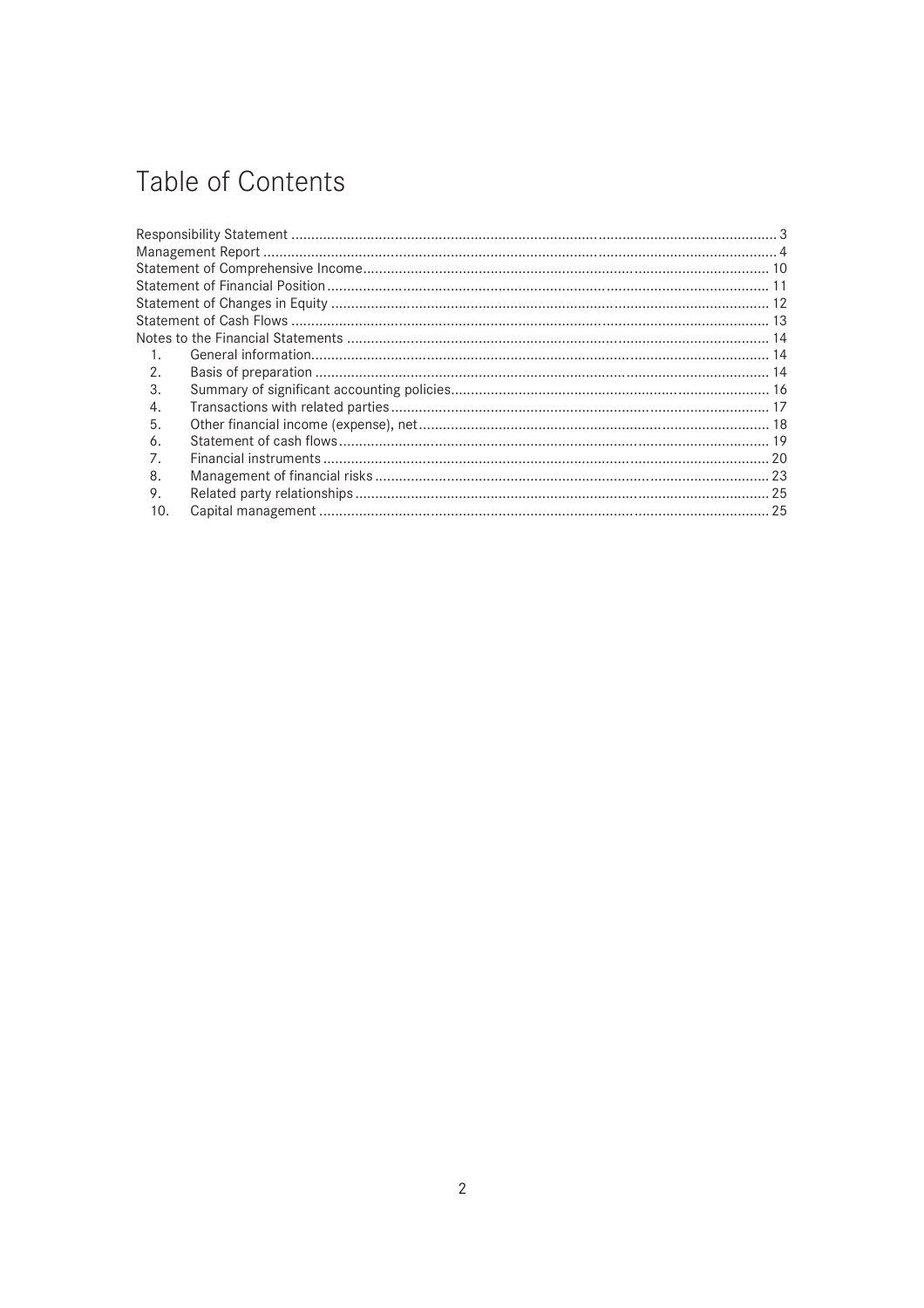## **Responsibility Statement**

To the best of our knowledge, and in accordance with the applicable reporting principles, the financial statements of Daimler Finance North America LLC (the Company) provide a true and fair view of the assets, liabilities, financial position and profit or loss of the Company, and the Company's Management Report provides a fair review of the development and performance of the business and the position of the Company, together with a description of the principal opportunities and risks associated with the expected development of the Company.

Farmington Hills, MI (USA) April 26, 2018

Vimi Platto

Gianni P. Gatto **Chief Accounting Officer** 

**Ruben Simmons** President & Chief Executive Officer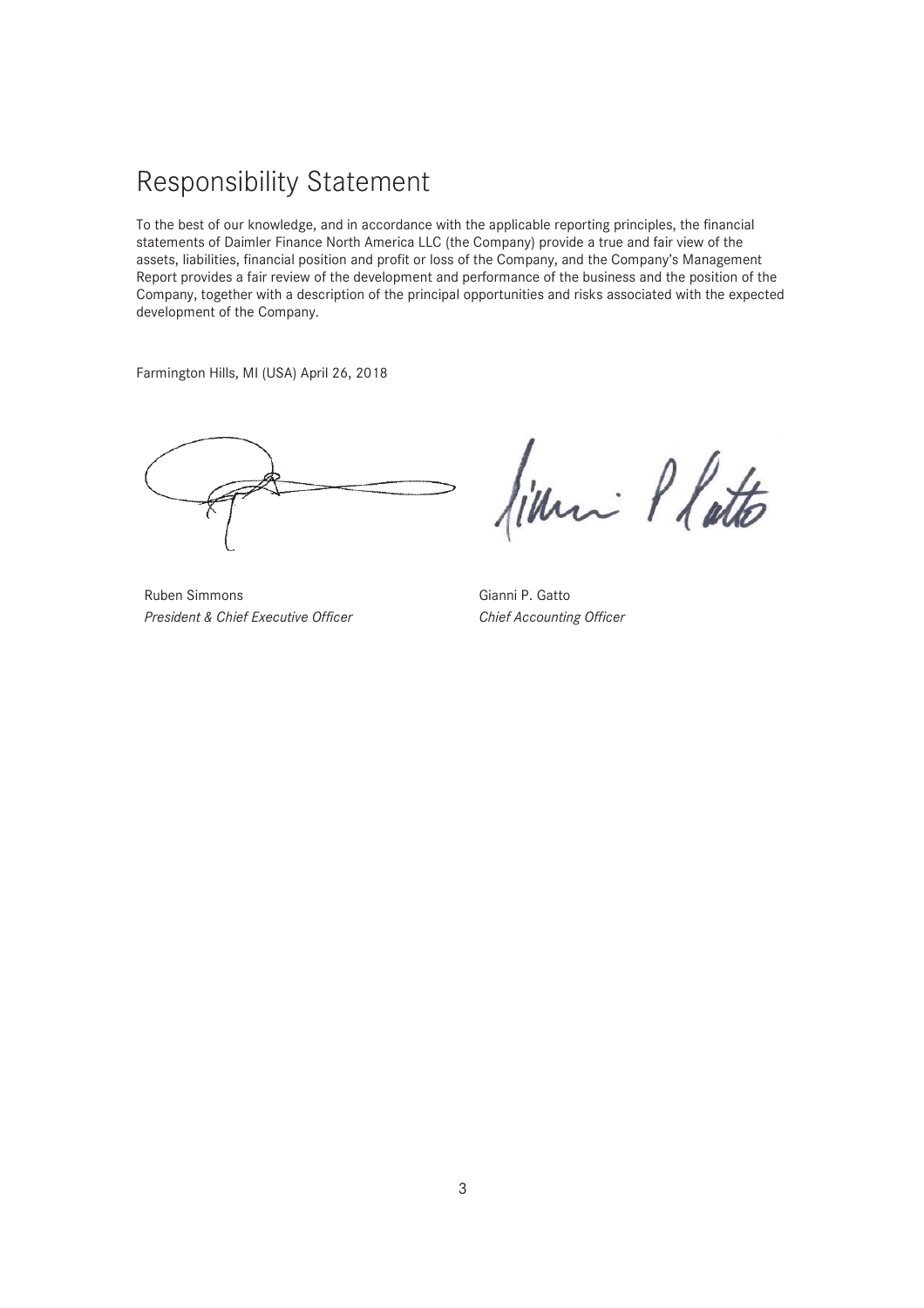(all amounts in thousands of U.S. dollars)

## Management Report

### General

Daimler Finance North America LLC ("DFNA" or the "Company") is a wholly-owned subsidiary of Daimler North America Corporation ("DNA"), which is in turn a wholly-owned subsidiary of Daimler AG ("DAG" or "Daimler").

DFNA accesses U.S. and foreign capital markets to raise funds, which it lends to DNA through a consolidated funding and cash management system. As such, it has relationships with other subsidiaries of DAG. DAG issued full and unconditional guarantees for DFNA's obligations incurred under its outstanding notes and bonds program and commercial paper program. DFNA and DNA entered into an intercompany loan agreement which is intended to mirror DFNA's external borrowings such that interest expense with third parties is offset by corresponding interest income from DNA.

The nature of the Daimler operations in the US includes the distribution of passenger cars purchased from DAG under the brand names Mercedes-Benz and smart, and the sale of trucks and other commercial vehicles under the brand names Freightliner and Thomas Built Buses. Daimler also has financial services operations that principally provide automotive financing to its dealers and their customers, including retail and lease financing for cars and trucks, dealer inventory and other financing needs.

This document contains forward-looking statements that reflect our current views about future events. The words "anticipate," "assume," "believe," "estimate," "expect," "intend," "may," "can," "could," "plan," "project," "should" and similar expressions are used to identify forward-looking statements. These statements are subject to many risks and uncertainties, including:

- an adverse development of global economic conditions, in particular a decline of demand and investment activity in the United States;
- a deterioration of our funding possibilities on the credit and financial markets, which could result in an increase in borrowing costs or limit our funding flexibility;
- changes in currency exchange rates and interest rates:
- changes in laws, regulations and government policies that may affect the Company or any of its sister companies: and
- the business outlook of the Company's sister companies in the United States, which may affect the funding requirements of these companies in the automotive and financial services businesses.

The following discussion should be read in conjunction with the DFNA's financial statements as of and for the years ended December 31, 2017 and 2016, which were prepared using International Financial Reporting Standards (IFRS) as issued by the International Accounting Standards Board (IASB). Note 3 to the financial statements provides an overview of the Company's significant accounting policies.

The percentages in the following discussion were computed using exact dollar amounts and numbers. Some of those percentages may, therefore, not reflect the ratio between the rounded amounts presented below.

### **Earnings**

### Interest Income

Interest income increased to \$734,368 in 2017 from \$640,166 in 2016, an increase of 15%. The increase was caused by a higher average balance of receivables from related parties in 2017 compared to 2016.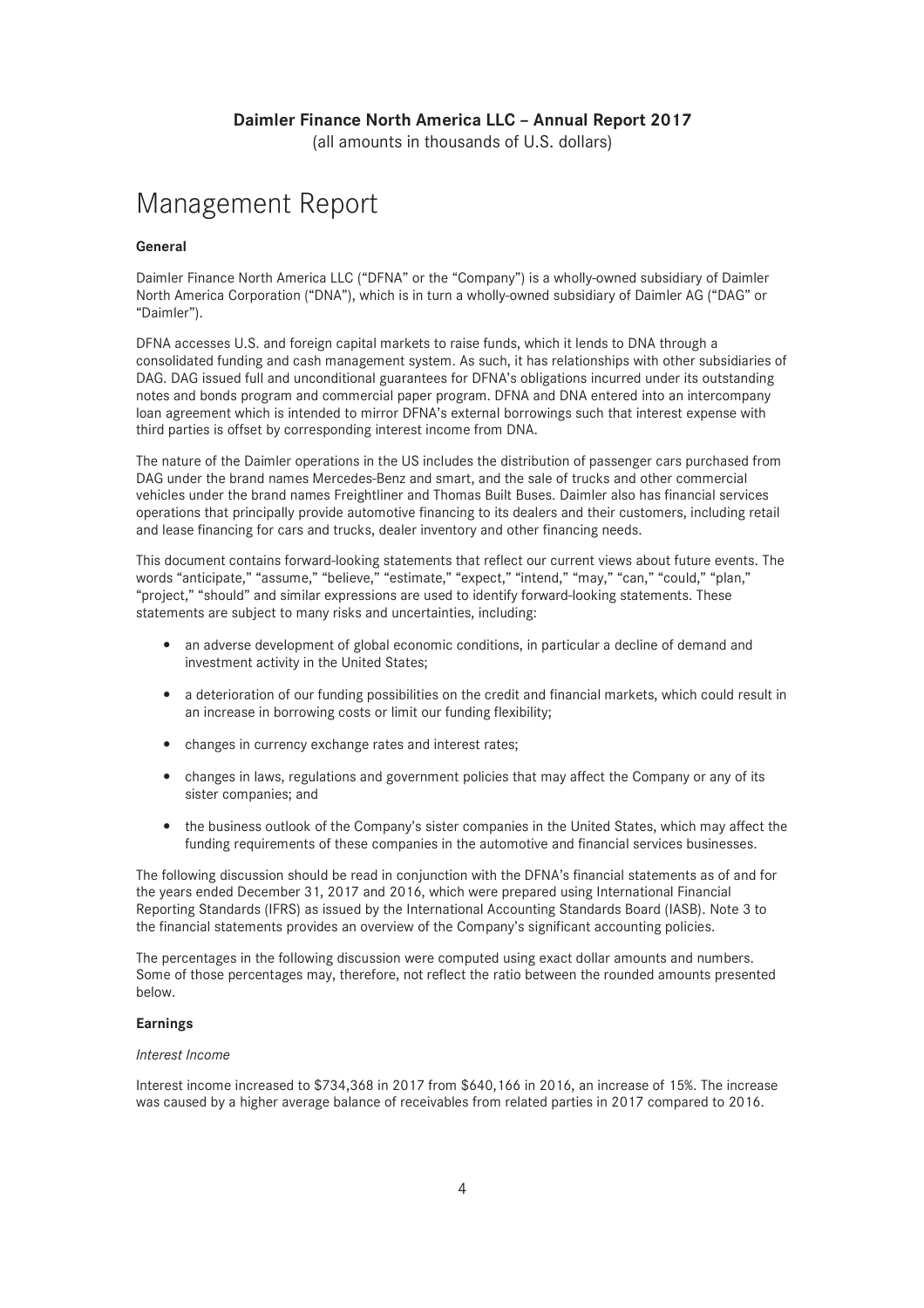(all amounts in thousands of U.S. dollars)

### Interest Expense

Interest expense increased to \$734,368 in 2017 from \$640,166 in 2016, an increase of 15%. The increase was caused by a higher average balance of external borrowings in 2017 compared to 2016.

### Guarantee Fees

Guarantee fees charged by DAG (12.5 bp on outstanding external debt) were \$34,693 in 2017, compared to \$31,261 in 2016; the Company's outstanding balances of external borrowings were higher on average in 2017 compared to 2016.

### Other Financial Income (Expense), Net

The other financial income (expense), net was \$0 in 2017 compared to \$11 in 2016.

### Administrative Expenses

Administrative expenses were \$3,391 and \$3,090 for 2017 and 2016, respectively.

### Reimbursement of Expenses from DNA

DFNA and DNA are parties to an agreement where DNA reimburses DFNA for any and all expenses incurred in connection with the administration of DFNA's notes and bonds program and commercial paper program. The reimbursement of net expenses from DNA amounted to \$38,084 in 2017 and \$34,340 in 2016.

### Net Income

Net income was \$0 in both 2017 and 2016.

### **Financial Position**

Total assets were \$27,943,104 at December 31, 2017 compared to \$26,911,610 at December 31, 2016, an increase of \$1,031,494 or 4%. The increase is primarily due to issuances of loans to related parties exceeding the repayments of loans to related parties in 2017.

Total liabilities were \$27,943,104 at December 31, 2017 compared to \$26,911,610 at December 31. 2016, an increase of \$1,031,494 or 4%, primarily reflecting the issuances of notes and bonds exceeded the repayments of notes and bonds in 2017.

### **Liquidity and Capital Resources**

In the ordinary course of business, the Company issues notes and bonds and commercial paper in the US and foreign capital markets and lends the proceeds to DNA. In 2017, \$6,480,475 new notes and bonds were issued, while there were \$5,980,789 new issuances in 2016. The Company had neither cash nor cash equivalents as of December 31, 2017 and 2016.

### **Risk Report**

Many factors could directly and indirectly, through the close affiliation with DAG's affiliated companies, affect the Company's business, financial condition, and cash flows. The results of operations would not be affected due to the existing reimbursement agreements with DNA. The principal risks are described below.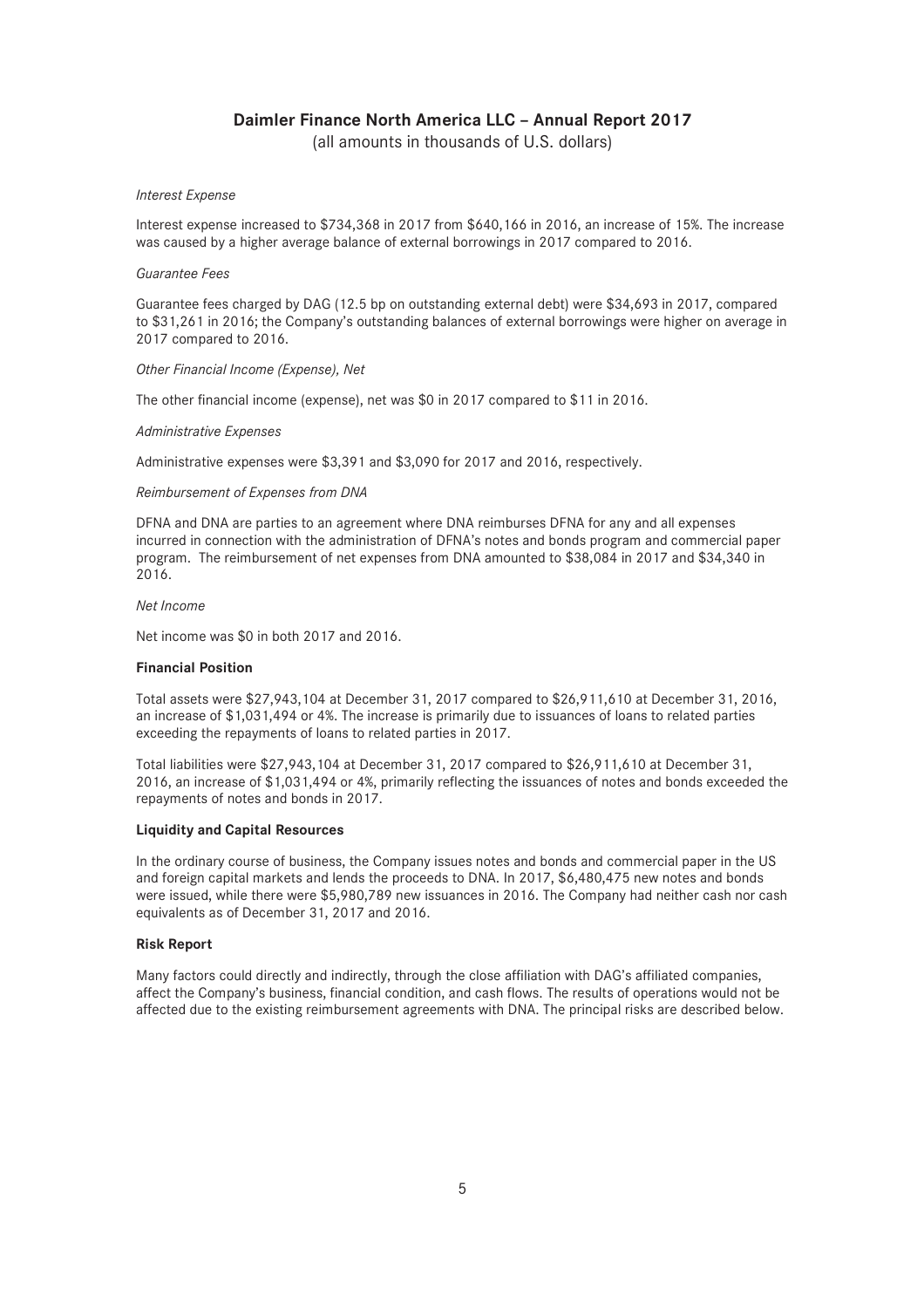(all amounts in thousands of U.S. dollars)

### Economic Risks

In the United States, the tax reform recently passed and a generally more expansive fiscal policy could result in additional stimulus that has not previously been considered. If a significantly more dynamic investment activity ensues there, leading to stronger growth in combination with positive employment and income effects, this could boost demand in all automotive divisions. Furthermore, stronger growth in the United States would also have spillover effects on the rest of the world. However, the disadvantages of such an expansionary fiscal policy are a worsening of the debt situation in the United States and the risk that the central bank ("Fed") might feel forced to raise interest rates more significantly than previously assumed in order to counteract strong inflationary pressure. This would increase the existing risks arising from the Fed's exit from its expansive monetary policy and from the increase in the federal funds rates. As a result, increasing lending rates could dampen the recovery of the real-estate market and companies' propensity to invest. There is also the risk of sharp falls in share prices triggering a chain reaction on global stock markets, resulting in major market adjustments and phases of exceptional volatility in the global financial markets. Such developments could have a negative impact on the investment climate worldwide, with negative effects on the world economy.

### **Industry Risks**

Overcapacity and intense price competition in the automotive industry could force the Daimler companies in the United States, which are financed by DFNA, to decrease production, reduce capacity or increase sales incentives, each of which would be costly and would indirectly affect the financial position of the Company significantly.

In addition, the financial services that Daimler offers in connection with the sale of vehicles involve several risks. These include the potential inability to recover the investments in leased vehicles or to collect the sales financing receivables if the resale prices of the vehicles securing these receivables fall short of their book value (residual value risk), which may lead to additional funding requirements through DFNA.

### **Financial Risks**

Changes in interest rates may have substantial adverse effects on the Company's cash flows. Adverse effects may also arise from downgrades of the long-term debt ratings of the Company's ultimate parent company, DAG, and the ability of the Company to issue debt in the US and European markets. Lower demand for the Company's debt instruments could increase the borrowing costs or otherwise limit DFNA's ability to fund the Daimler operations in the US.

Note 8 to the Company's financial statements describes the risk management strategies employed by the Company to address such risks.

If any of these risks and uncertainties materialize, or if the assumptions underlying any of our forwardlooking statements prove incorrect, then our actual results may be materially different from those we express or imply by such statements. We do not intend or assume any obligation to update these forwardlooking statements. Any forward looking statement speaks only as of the date on which it is made.

### **Corporate Governance**

### Corporate Bodies

As of December 31, 2017, the Company had eight officers and a board of directors which comprised three members. With this segregation, the officers are responsible for managing the day to day operations of the Company while the board of directors advises and monitors the officers.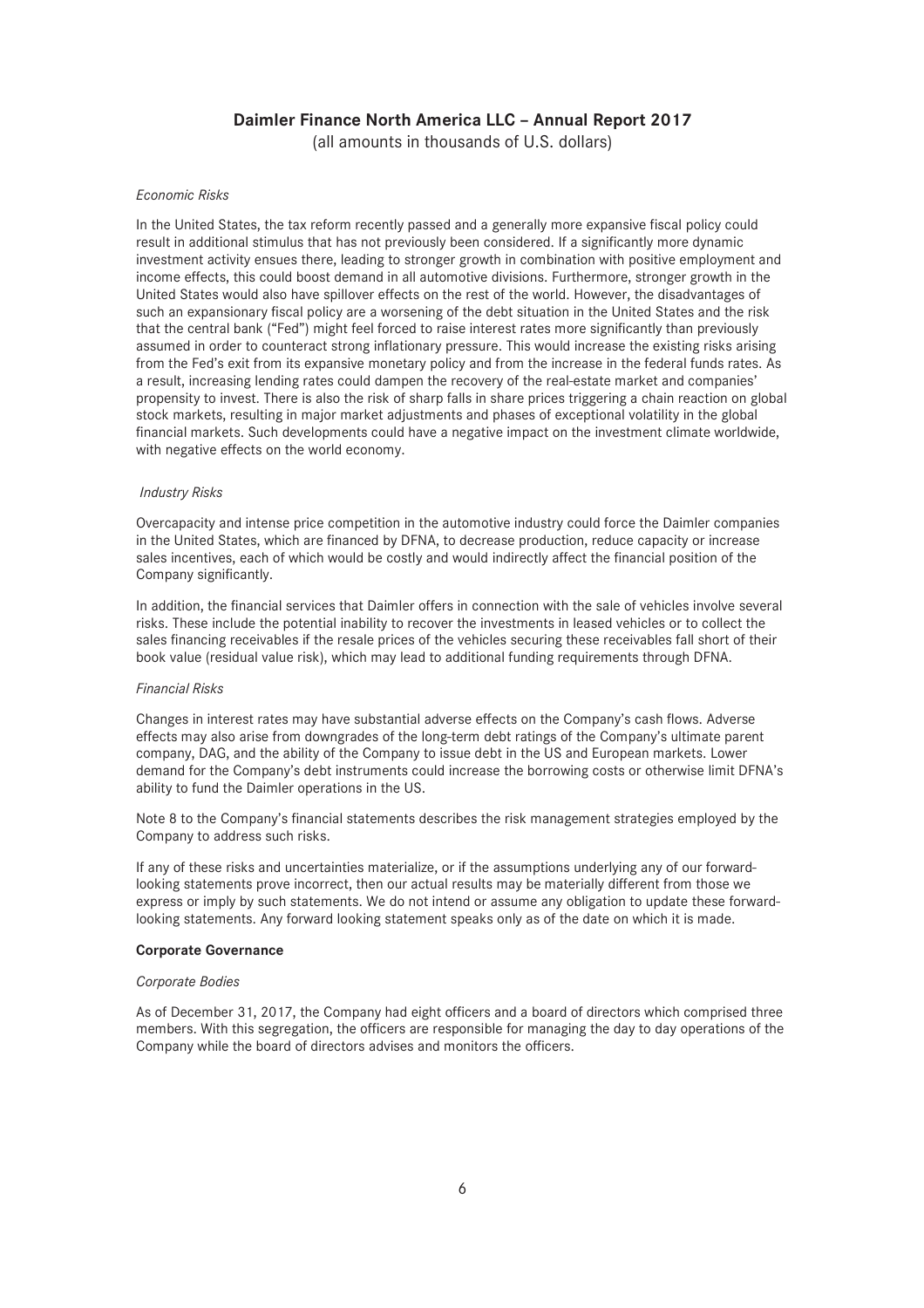(all amounts in thousands of U.S. dollars)

### Compliance

As part of the Daimler organization, the Company has applied all compliance principles the Daimler AG Board of Management has set including an Integrity Code. This Integrity Code is a set of guidelines for behavior defining a binding framework for the actions of all employees worldwide. Among other things, the guidelines define correct behavior in international business and in any cases of conflicts of interest, questions of equal treatment, proscription of corruption, the role of internal control systems and the duty to comply with applicable law as well as other internal and external regulations.

### **Risk Management and Internal Control**

The risk management system is an integral part of the overall planning, controlling and reporting process. Its goal is to enable the Company's management to recognize significant risks at an early stage and to initiate appropriate countermeasures in a timely manner (see note 8).

The officers of the Company are responsible for establishing and maintaining adequate internal control over financial reporting. Internal control over financial reporting is defined as a process designed to provide reasonable assurance regarding the reliability of financial reporting and the preparation of financial statements for external purposes in accordance with International Financial Reporting Standards (IFRS) as issued by the International Accounting Standards Board (IASB) and includes those policies and procedures that (1) pertain to the maintenance of records that in reasonable detail accurately and fairly reflect the transactions and dispositions of the assets of the Company; (2) provide reasonable assurance that transactions are recorded as necessary to permit preparation of financial statements in accordance with IFRS, and that receipts and expenditures of the Company are being made only in accordance with authorizations of management and directors of the Company; and (3) provide reasonable assurance regarding prevention or timely detection of unauthorized acquisition, use or disposition of the Company's assets that could have a material effect on the financial statements.

### **Accounting Principles**

The financial statements of the Company are prepared in accordance with IFRS as issued by the IASB.

### Outlook

Management expects net income and equity to be \$0 in 2018. This expectation is based on the assumption of a stable economic development and continuation of the Company's business model.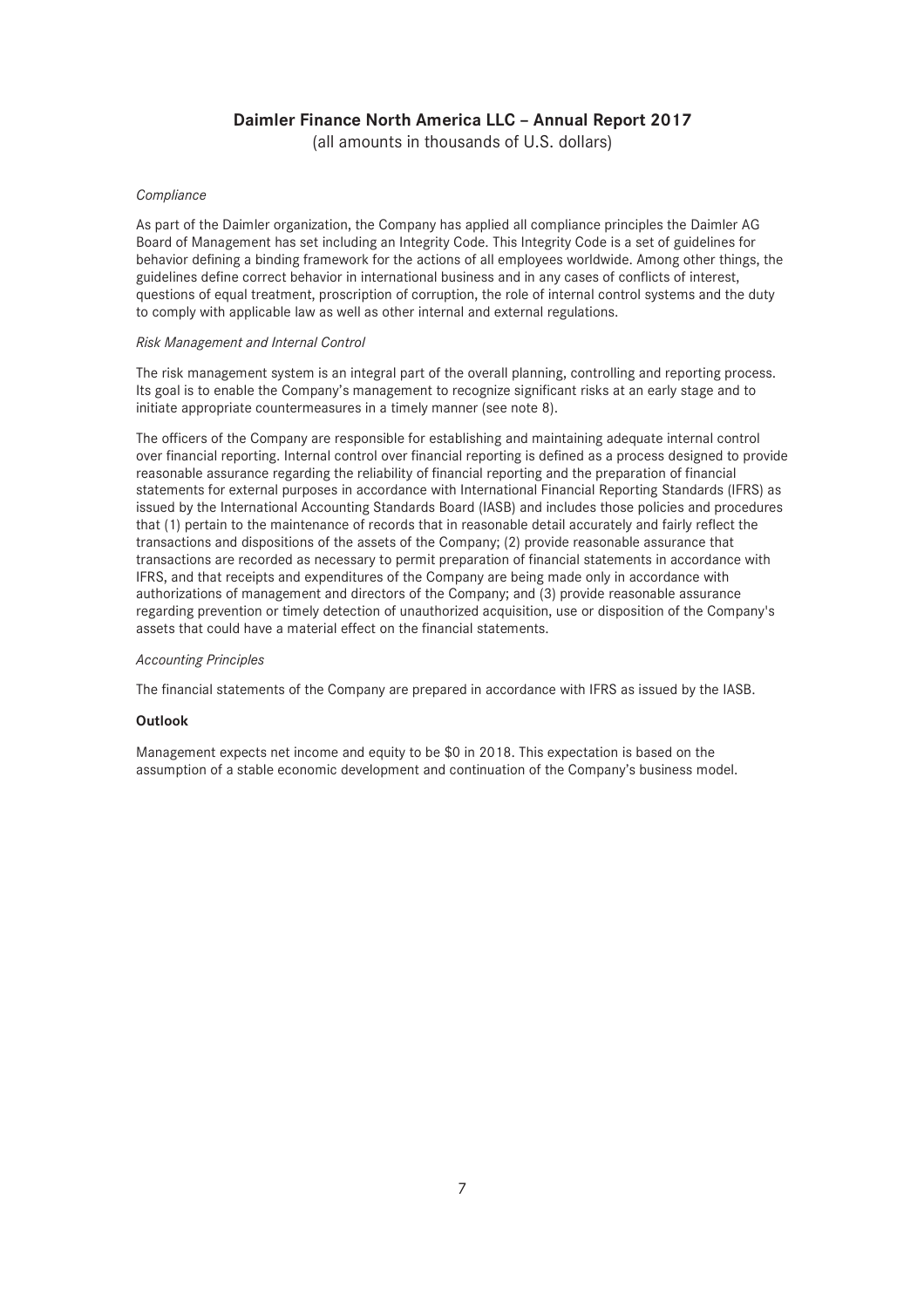

KPMG LLP Suite 1900 150 West Jefferson Detroit, MI 48226

### **Independent Auditors' Report**

The Board of Directors Daimler Finance North America LLC:

We have audited the accompanying financial statements of Daimler Finance North America LLC, which comprise the statements of financial position as of December 31, 2017 and 2016, and the related statements of comprehensive income, changes in equity, and cash flows for the years then ended, and the related notes to the financial statements.

### Management*'*s Responsibility for the Financial Statements

Management is responsible for the preparation and fair presentation of these financial statements in accordance with International Financial Reporting Standards as issued by the International Accounting Standards Board; this includes the design, implementation, and maintenance of internal control relevant to the preparation and fair presentation of financial statements that are free from material misstatement, whether due to fraud or error.

### Auditors*'* Responsibility

Our responsibility is to express an opinion on these financial statements based on our audits. We conducted our audits in accordance with auditing standards generally accepted in the United States of America. Those standards require that we plan and perform the audit to obtain reasonable assurance about whether the financial statements are free from material misstatement.

An audit involves performing procedures to obtain audit evidence about the amounts and disclosures in the financial statements. The procedures selected depend on the auditors' judgment, including the assessment of the risks of material misstatement of the financial statements, whether due to fraud or error. In making those risk assessments, the auditor considers internal control relevant to the entity's preparation and fair presentation of the financial statements in order to design audit procedures that are appropriate in the circumstances, but not for the purpose of expressing an opinion on the effectiveness of the entity's internal control. Accordingly, we express no such opinion. An audit also includes evaluating the appropriateness of accounting policies used and the reasonableness of significant accounting estimates made by management, as well as evaluating the overall presentation of the financial statements.

We believe that the audit evidence we have obtained is sufficient and appropriate to provide a basis for our opinion.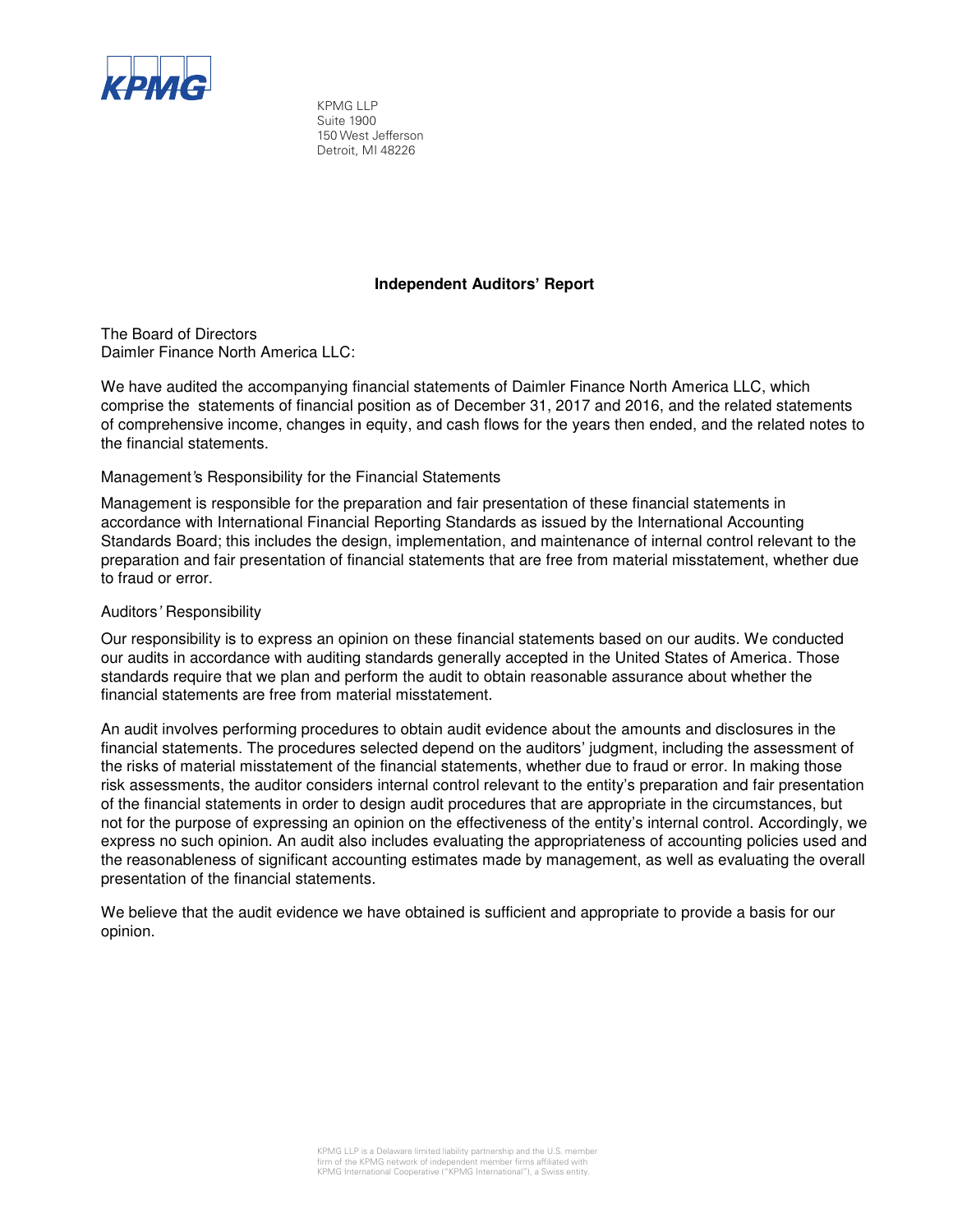

Opinion

In our opinion, the financial statements referred to above present fairly, in all material respects, the financial position of Daimler Finance North America LLC as of December 31, 2017 and 2016, and its financial performance and its cash flows for the years then ended in accordance with International Financial Reporting Standards as issued by the International Accounting Standards Board.



Detroit, Michigan April 26, 2018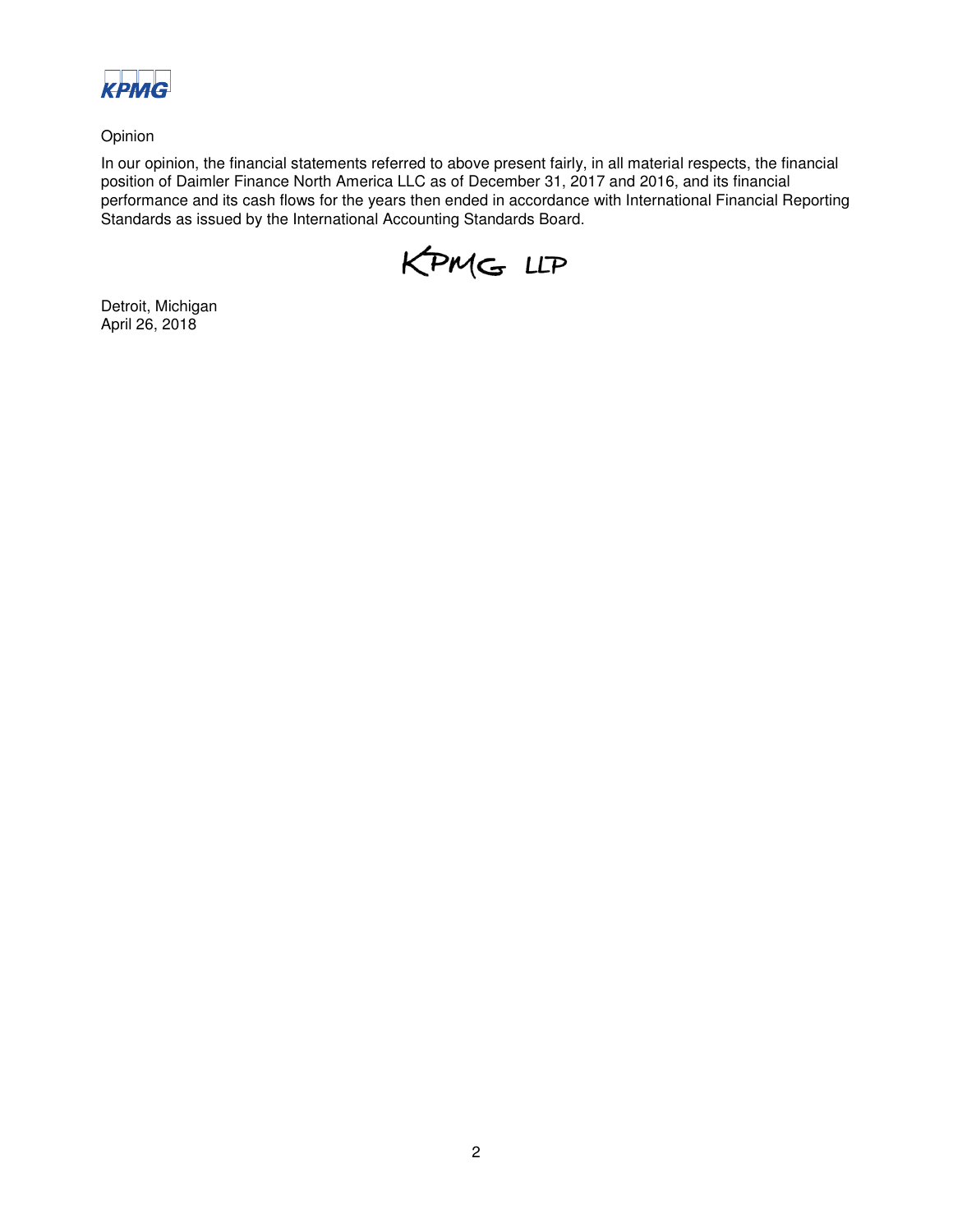## Statement of Comprehensive Income

|                                    |             | Year ended December 31, |            |
|------------------------------------|-------------|-------------------------|------------|
|                                    | <b>Note</b> | 2017                    | 2016       |
| Interest income - related parties  |             | 734,368                 | 640,166    |
| Interest expense - third parties   |             | (734,368)               | (640, 166) |
| Guarantee fees - DAG               | 4           | (34, 693)               | (31, 261)  |
| Net interest expense               |             | (34, 693)               | (31, 261)  |
|                                    |             |                         |            |
| Other financial income             | 5           |                         | 11         |
| Administrative expenses            | 4           | (3,391)                 | (3,090)    |
| Reimbursement of expenses from DNA | 4           | 38,084                  | 34,340     |
| <b>Net income</b>                  |             |                         |            |
| Other comprehensive income         |             |                         |            |
| Total comprehensive income         |             | -                       |            |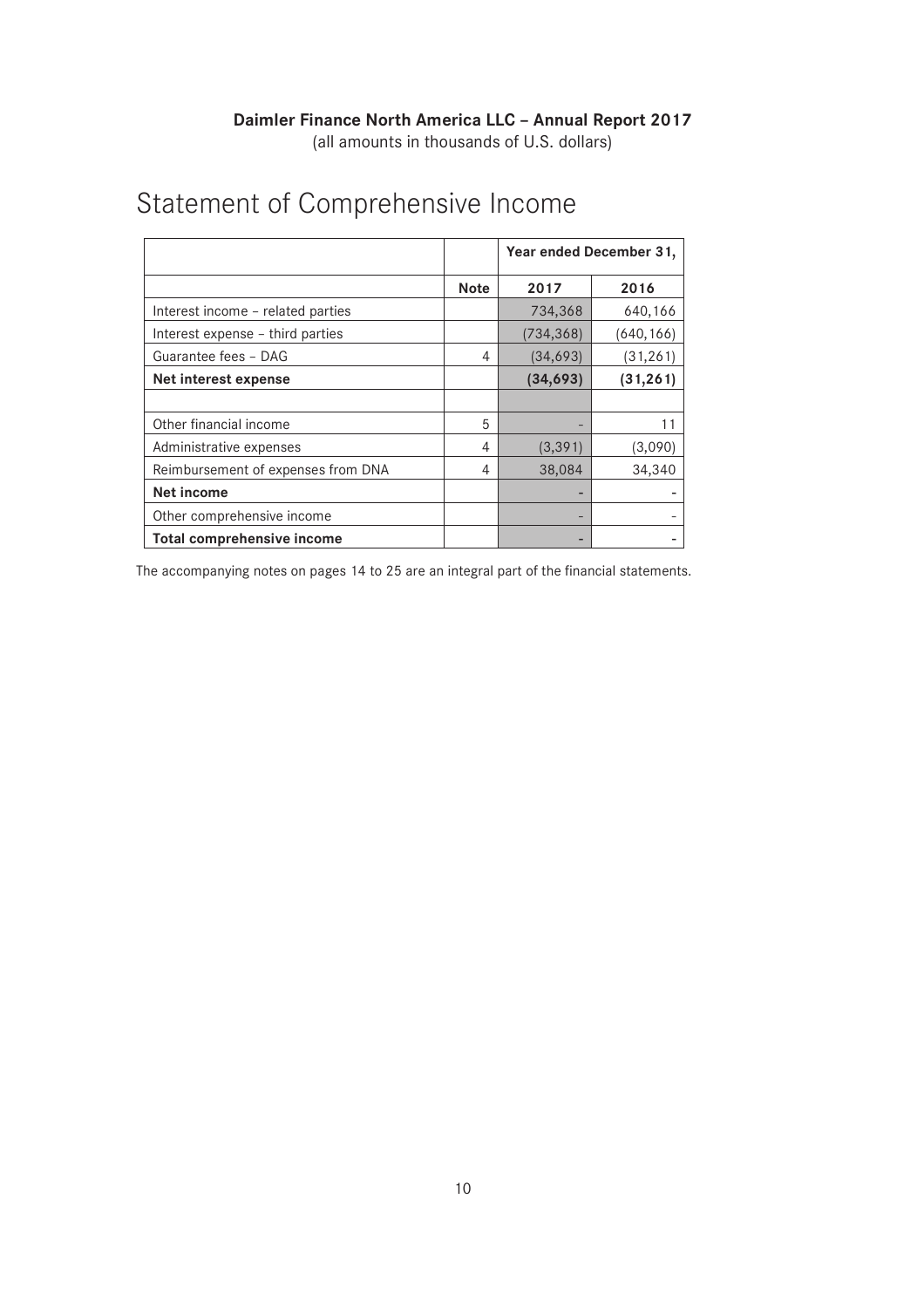## **Statement of Financial Position**

|                                      |             | December 31, |            |  |
|--------------------------------------|-------------|--------------|------------|--|
|                                      | <b>Note</b> | 2017         | 2016       |  |
| <b>Assets</b>                        |             |              |            |  |
| Receivables from related parties     | 4           | 21,129,542   | 21,173,603 |  |
| <b>Total non-current assets</b>      |             | 21,129,542   | 21,173,603 |  |
| Receivables from related parties     | 4           | 6,567,518    | 5,517,037  |  |
| Accrued interest income from DNA     | 7           | 246,044      | 220,970    |  |
| <b>Total current assets</b>          |             | 6,813,562    | 5,738,007  |  |
| <b>Total assets</b>                  |             | 27,943,104   | 26,911,610 |  |
|                                      |             |              |            |  |
| <b>Equity and liabilities</b>        |             |              |            |  |
| <b>Total equity</b>                  |             |              |            |  |
| Notes and bonds payable              | 7           | 21,129,542   | 21,173,603 |  |
| <b>Total non-current liabilities</b> |             | 21,129,542   | 21,173,603 |  |
| Payables to related parties          | 4           | 20,247       | 19,248     |  |
| Other provisions                     |             | 252          | 120        |  |
| Notes and bonds payable              | 7           | 6,547,019    | 5,497,669  |  |
| Accrued interest expense             | 7           | 246,044      | 220,970    |  |
| <b>Total current liabilities</b>     |             | 6,813,562    | 5,738,007  |  |
| <b>Total liabilities</b>             |             | 27,943,104   | 26,911,610 |  |
| <b>Total equity and liabilities</b>  |             | 27,943,104   | 26,911,610 |  |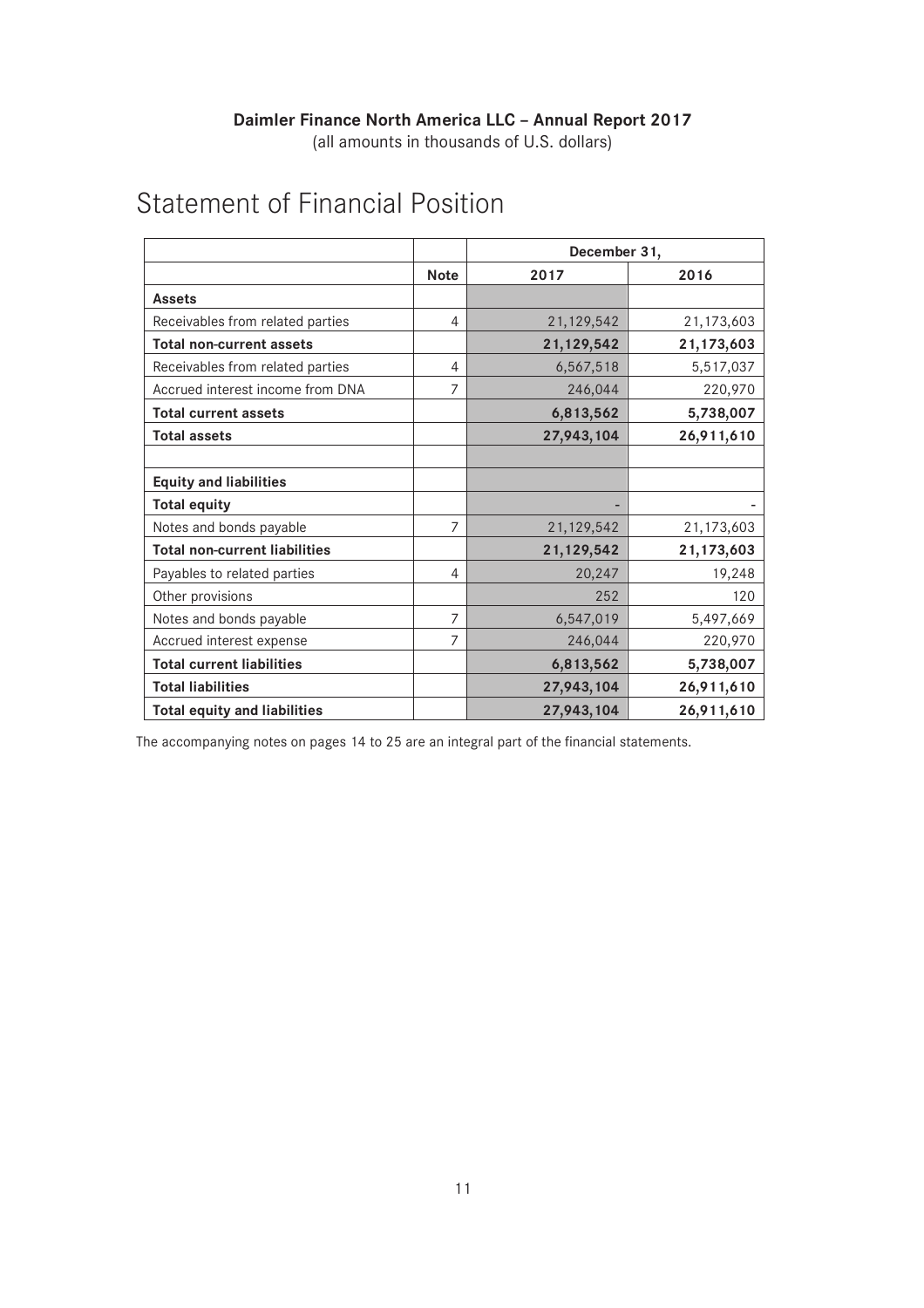## Statement of Changes in Equity

|                                                            | Member's<br>Investment | Retained<br><b>Earnings</b> | Other<br><b>Reserves</b> | <b>Total</b><br><b>Equity</b> |
|------------------------------------------------------------|------------------------|-----------------------------|--------------------------|-------------------------------|
| Balance at January 1, 2016                                 |                        |                             |                          |                               |
| Net income                                                 |                        |                             |                          |                               |
| Total comprehensive income                                 |                        | -                           |                          |                               |
| Transactions with members<br>directly recognized in equity |                        |                             |                          |                               |
| Balance at December 31, 2016                               |                        | -                           |                          |                               |
| Net income                                                 |                        | $\qquad \qquad$             |                          |                               |
| <b>Total comprehensive income</b>                          |                        | -                           |                          |                               |
| Transactions with owners directly<br>recognized in equity  |                        |                             |                          |                               |
| Balance at December 31, 2017                               |                        | -                           |                          |                               |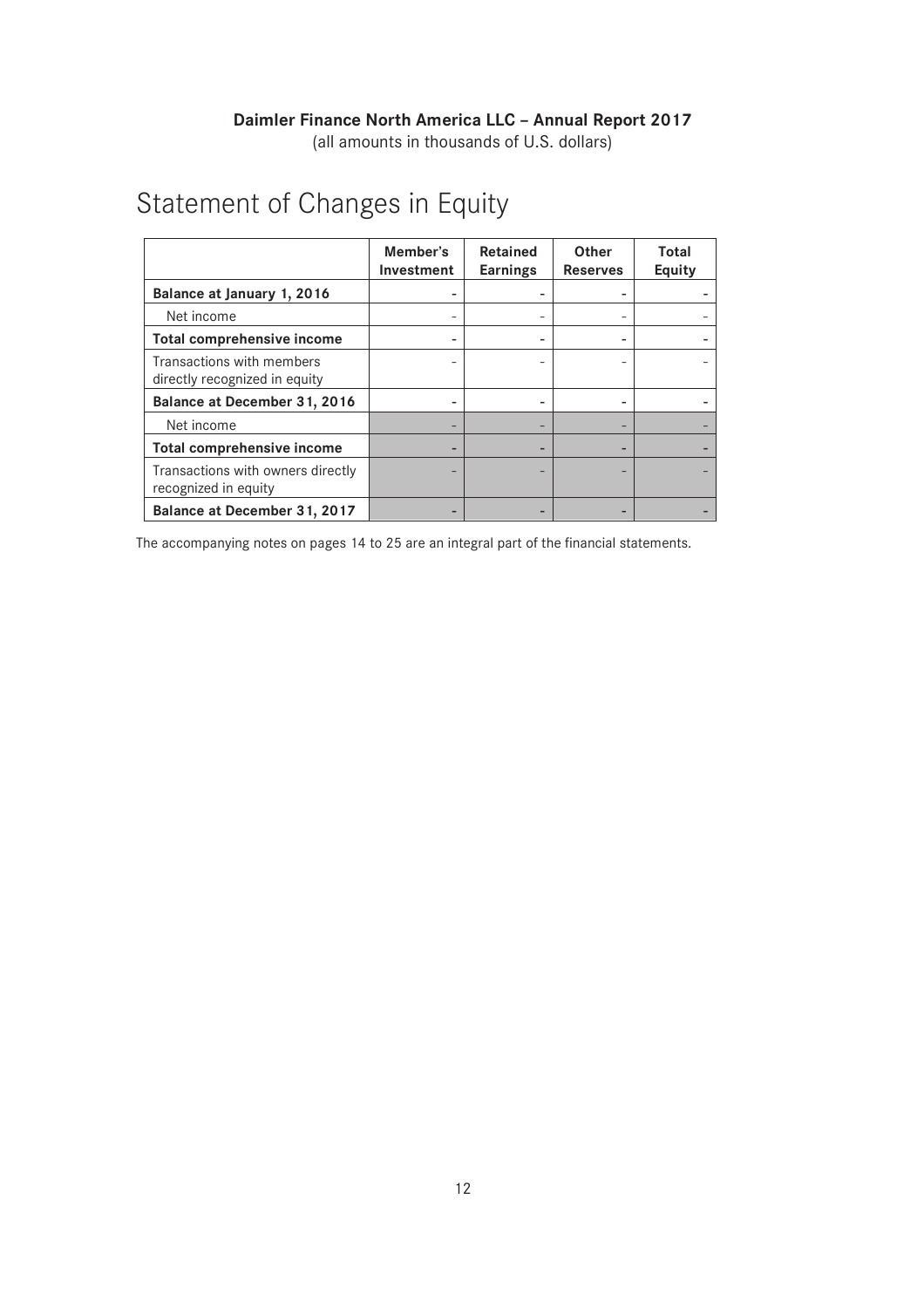(all amounts in thousands of U.S. dollars)

## **Statement of Cash Flows**

|                                                             |             | Year ended December 31, |               |
|-------------------------------------------------------------|-------------|-------------------------|---------------|
|                                                             | <b>Note</b> | 2017                    | 2016          |
| Net income                                                  |             |                         |               |
| Adjustments for                                             |             |                         |               |
| Foreign exchange gains                                      | 5           |                         | (11)          |
| Non-cash interest expense                                   |             | 24,814                  | 24,116        |
| Changes in                                                  |             |                         |               |
| Receivables from related parties                            | 4           | (1,006,420)             | (929, 573)    |
| Payables to related parties                                 | 4           | 999                     | (480)         |
| Other provisions                                            |             | 132                     | (8)           |
| Net cash used in operating activities                       |             | (980, 475)              | (905, 956)    |
| Net cash provided by investing activities                   |             |                         |               |
| Repayments of notes and bonds payable                       | 6           | (5,500,000)             | (4, 550, 000) |
| Issuances of notes and bonds payable                        | 6           | 6,480,475               | 5,980,789     |
| Repayments of commercial paper                              |             |                         | (524,833)     |
| Net cash provided by financing activities                   |             | 980,475                 | 905,956       |
| Net increase/decrease in cash and cash<br>equivalents       |             |                         |               |
| Cash and cash equivalents at the beginning of the<br>period |             |                         |               |
| Cash and cash equivalents at the end of the<br>period       |             |                         |               |
| Supplemental information <sup>1</sup> :                     |             |                         |               |
| Interest paid                                               |             | (684,480)               | (630,978)     |
| Interest received                                           |             | 684,480                 | 630,978       |

All cash flows from interest are included in cash used in operating activities. The Company does not have any cash flows from income taxes and dividends.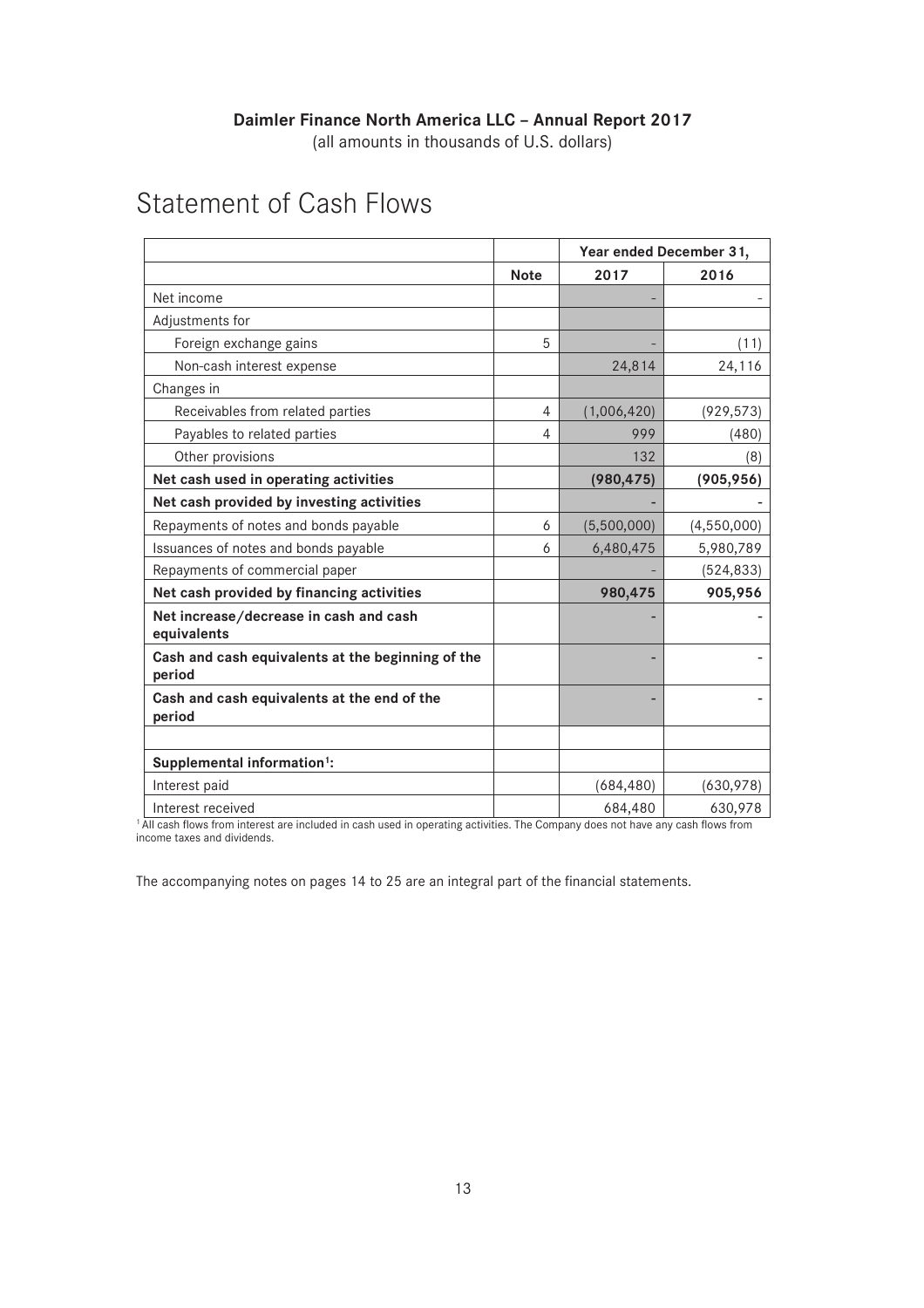(all amounts in thousands of U.S. dollars)

## Notes to the Financial Statements

#### $\mathbf{1}$ . **General information**

Daimler Finance North America LLC ("DFNA" or the "Company") is a limited liability company organized under the laws of Delaware. The Company is a wholly-owned subsidiary of Daimler North America Corporation ("DNA"), which is in turn a wholly-owned subsidiary of Daimler AG ("DAG"). Its registered office is located at 1209 Orange Street, Wilmington, Delaware 19801, USA.

DFNA accesses US and foreign capital markets to raise funds, which it lends to DNA through a consolidated funding and cash management system.

In the event of non-payment by DFNA, DAG irrevocably and unconditionally guarantees the debt holders the payment of the amounts corresponding to the principal of, and interest on the respective notes and bonds and commercial paper as they become due. DFNA and DNA entered into intercompany loan agreements which are intended to mirror DFNA's external borrowings such that interest expense with third parties is offset by corresponding interest income from DNA. DFNA has one reportable segment.

On April 26, 2018, the Board of Directors of DFNA authorized the financial statements for issue.

#### $2.$ **Basis of preparation**

#### **Applied IFRS**  $(a)$

The financial statements have been prepared in accordance with International Financial Reporting Standards (IFRS) as issued by the International Accounting Standards Board (IASB).

#### IFRSs issued but not yet adopted  $(b)$

In July 2014, the IASB published IFRS 9 Financial Instruments, which replaces IAS 39. IFRS 9 includes a uniform model for classification and measurement methods (including impairment) of financial instruments. It also includes regulations for general hedge accounting. IFRS 9 requires additional notes disclosure, resulting from the amendment of IFRS 7 Financial Instruments - Disclosure.

This standard introduces principles-based requirements for classification and measurement of financial assets based on two assessments: the financial asset's contractual cash flow characteristics and the entity's business model for managing the financial asset. IFRS 9 also permits an entity to measure financial assets that would otherwise be mandatorily measured at amortized cost or fair value through other comprehensive income, at fair value through profit or loss, if doing so would eliminate or significantly reduce a measurement or recognition inconsistency.

Changes introduced by this standard in respect of financial liabilities are limited to the measurement of liabilities designated at fair value through profit or loss using the fair value option. Fair value changes of such financial liabilities which are attributable to the change in the entity's own credit risk are presented in other comprehensive income, unless doing so would introduce an accounting mismatch, in which case, the whole fair value change is presented in profit or loss. All other IAS 39 requirements in respect of liabilities have been carried forward.

Application of IFRS 9 is mandatory for reporting periods beginning on or after January 1, 2018. Early adoption is permitted. DFNA will apply IFRS 9 for the first time for the financial year beginning on January 1, 2018. In compliance with the transitional regulations, DFNA will not adjust the prior-year figures and will present the accumulated transitional effects in retained earnings. Effects can result in particular from the fact that the new regulations for recognizing impairments also include expected future losses, whereas IAS 39 only requires the recognition of impairments that have already occurred.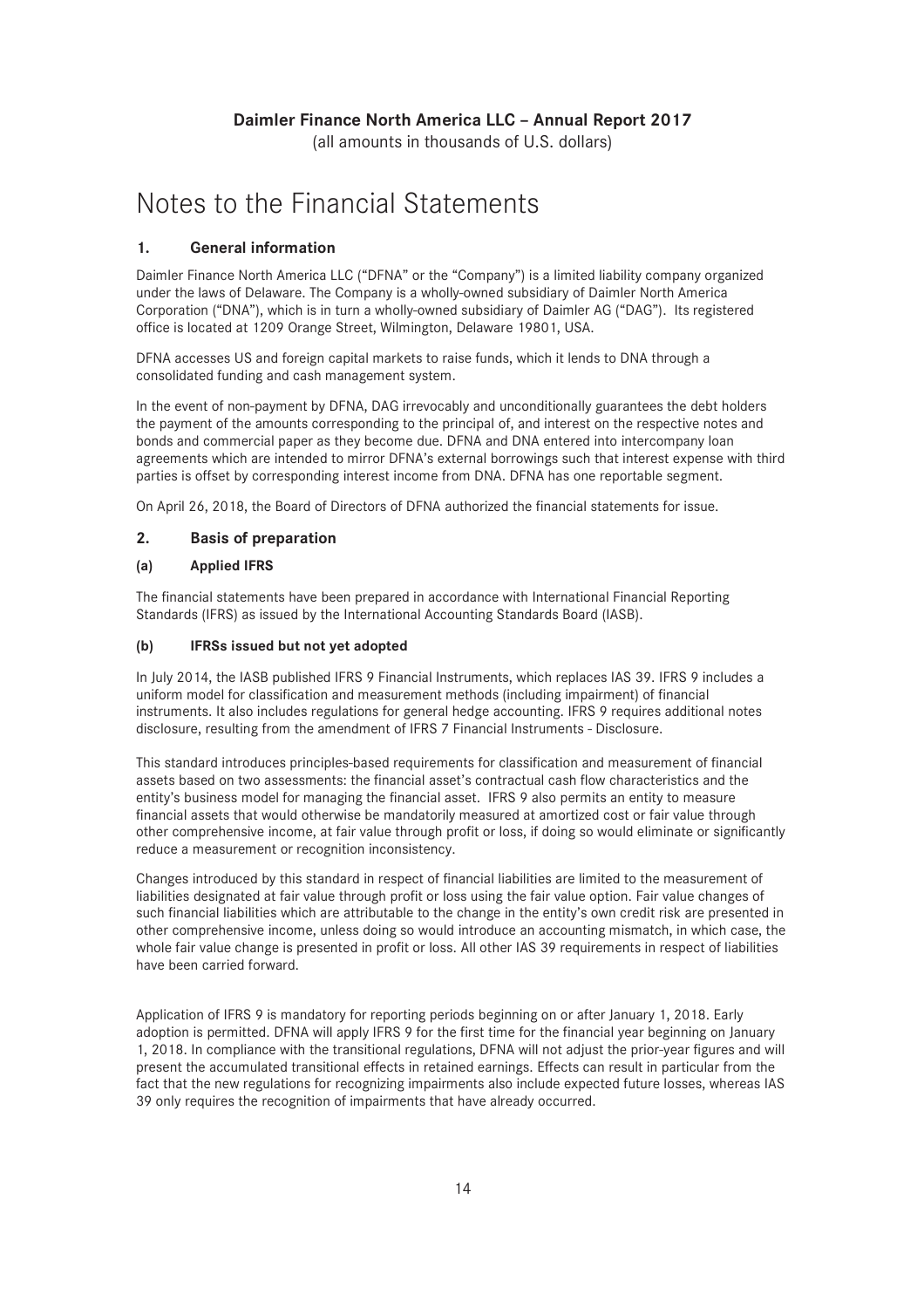(all amounts in thousands of U.S. dollars)

Examination of the effects on the financial statements of applying IFRS 9 with regard to classification and measurement, impairment and hedge accounting indicates that no material impact on DFNA's profitability, liquidity and capital resources or financial position is expected from the transition to IFRS 9.

Other IFRSs issued but not required to be adopted are not expected to have a significant impact on the Company's financial position and performance.

#### IFRSs issued and applied for the first time  $(c)$

In January 2016, the IASB issued amendments to IAS 7, which requires disclosure of information enabling users of financial statements to evaluate changes in liabilities arising from financing activities. The amendments do not define financing activities, instead they clarify that financing activities are based on the existing definition used in IAS 7. Although there is no specific format required to comply with the new requirements, the amendments include illustrative examples to show how an entity can meet the objective of these amendments. The amendments are to be applied prospectively for annual periods beginning on or after January 1, 2017 with earlier application permitted. Entities are not required to present comparative information for earlier periods. The Company adopted those amendments prospectively from January 1, 2017 and presents a reconciliation between the beginning and ending balances for liabilities with changes arising from financing activities during 2017 in Note 6.

The adoption of those amendments did not have a material impact on the financial position or performance of the Company.

#### $(d)$ **Basis of measurement**

The financial statements have been prepared on the historical cost basis.

#### Functional and presentation currency  $(e)$

These financial statements are presented in U.S. dollars ("\$"), which is the Company's functional currency. The Company reports the financial information in thousands of U.S. dollars, except where indicated otherwise.

#### $(f)$ Presentation in the statement of financial position

Presentation in the statement of financial position differentiates between current and non-current assets and liabilities. Assets and liabilities are classified as current if they mature within one year.

#### Accounting estimates and assessments  $(g)$

The preparation of financial statements requires management to make estimates, assessments and assumptions that affect the application of accounting policies and the reported amounts of assets, liabilities, income and expenses. Actual results may differ from these estimates. Management's most important estimates relate to the fair values of the Company's notes and bonds payable and receivables from DNA. Refer to note 7 for additional information.

Estimates and underlying assumptions are reviewed on an ongoing basis. Revisions to accounting estimates are recognized in the period in which the estimate is revised and are applied prospectively.

Significant areas of estimation uncertainty and critical judgments in applying accounting policies that have the most significant effect on the amounts recognized in the financial statements relate to the recoverability of receivables from related parties and fair value measurements for the Company's financial instruments.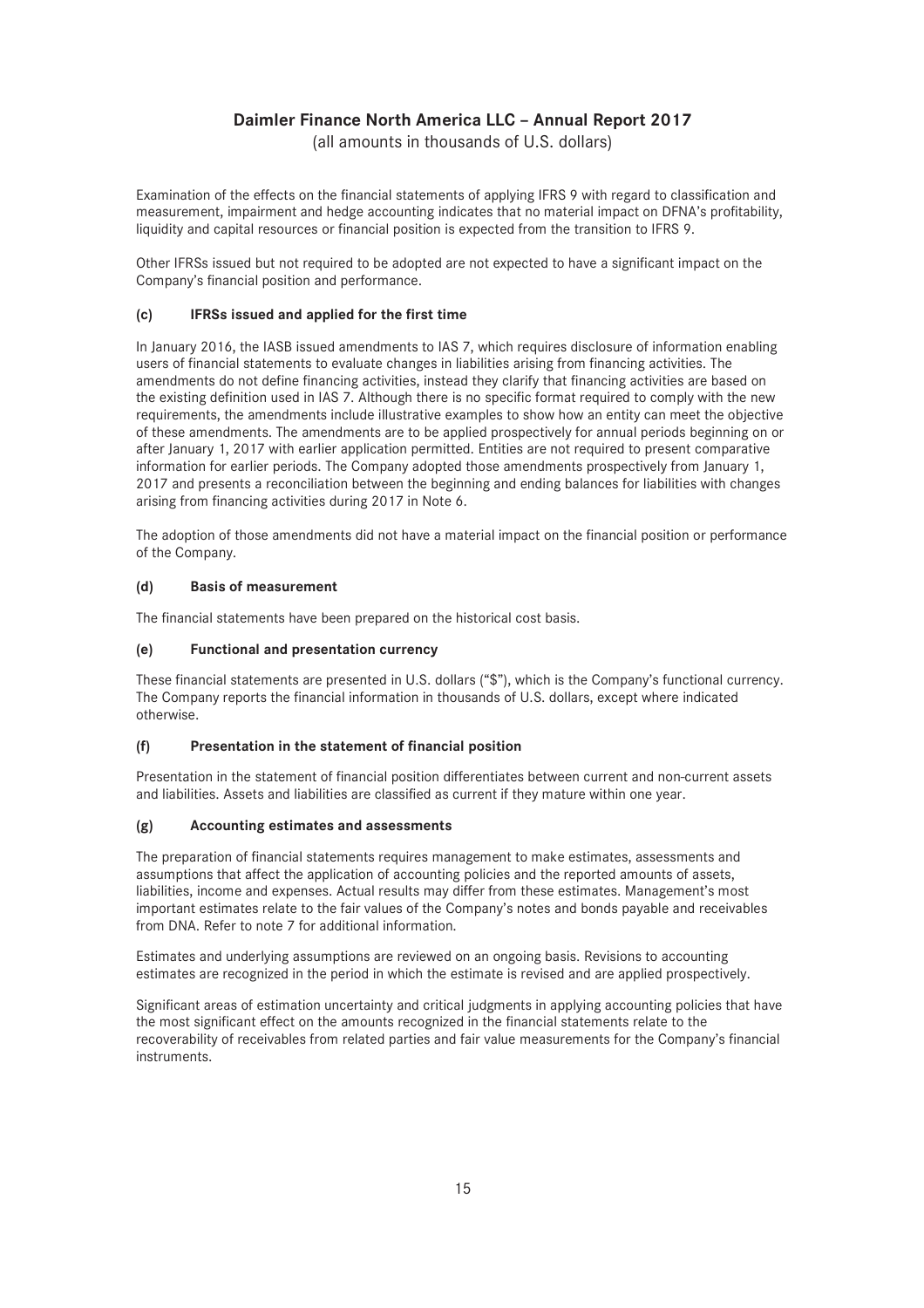(all amounts in thousands of U.S. dollars)

### Recoverability of loans and receivables from related parties

At each reporting date, the carrying amounts of loans and receivables are evaluated to determine whether there is objective significant evidence of impairment. Through December 31, 2017, no impairment losses on receivables from related parties have been recognized as management does not believe that there has been objective significant evidence of impairment.

### **Fair value of financial instruments**

The Company measures fair values of its financial instruments using the following hierarchy of methods:

- Quoted market prices in an active market for an identical instrument.
- Valuation techniques based on observable inputs. This category includes instruments valued using quoted market prices in active markets for similar instruments; quoted prices for similar instruments in markets that are considered less than active; or other valuation techniques where all significant inputs are directly or indirectly observable from market data.

Fair values of financial assets and financial liabilities that are traded in active markets are based on quoted market prices or dealer price quotations. For all other financial instruments the Company determines fair values using valuation techniques. In particular, the Company uses widely recognized valuation models for determining the fair value of common and simpler financial instruments, like interest rate and currency swaps that use only observable market data and require little management judgment. Observable prices and model inputs are usually available in the market for listed debt securities, exchange traded derivatives and simple over the counter derivatives like interest rate swaps. Availability of observable market prices and model inputs reduces the need for management judgment and estimation and also reduces the uncertainty associated with determination of fair values. Availability of observable market prices and inputs varies depending on the products and markets and is prone to changes based on specific events and general conditions in the financial markets.

#### $3<sub>l</sub>$ Summary of significant accounting policies

#### Interest income and expense  $(a)$

Interest income and expense are recognized in the statement of comprehensive income using the effective interest method. The effective interest rate is the rate that exactly discounts the estimated future cash payments or receipts through the expected life of the financial asset or liability (or, where appropriate, a shorter period) to the carrying amount of the financial asset or liability. When calculating the effective interest rate, the Company estimates future cash flows considering all contractual terms of the financial instrument, except future credit losses.

The calculation of the effective interest rate includes all fees paid or received that are an integral part of the effective interest rate. Transaction costs include incremental costs that are directly attributable to the acquisition or issue of a financial asset or liability.

#### Foreign currency translation  $(b)$

Transactions in foreign currency are translated at the relevant foreign exchange rates prevailing at the transaction date. In subsequent periods, monetary assets and liabilities denominated in foreign currencies at the reporting date are retranslated into U.S. dollars at the spot exchange rate at that date. The gains and losses from such remeasurement are recognized in the statement of comprehensive income in the line "other financial income (expense), net" and net to \$0 in 2017 compared to \$11 in 2016.

#### Income taxes  $(c)$

The Company is a single member limited liability company. As such, the Company is not a taxable entity for federal and state income tax purposes. Rather, taxable income or loss is included in its member's federal and state income tax returns and any resulting income taxes are paid by the member.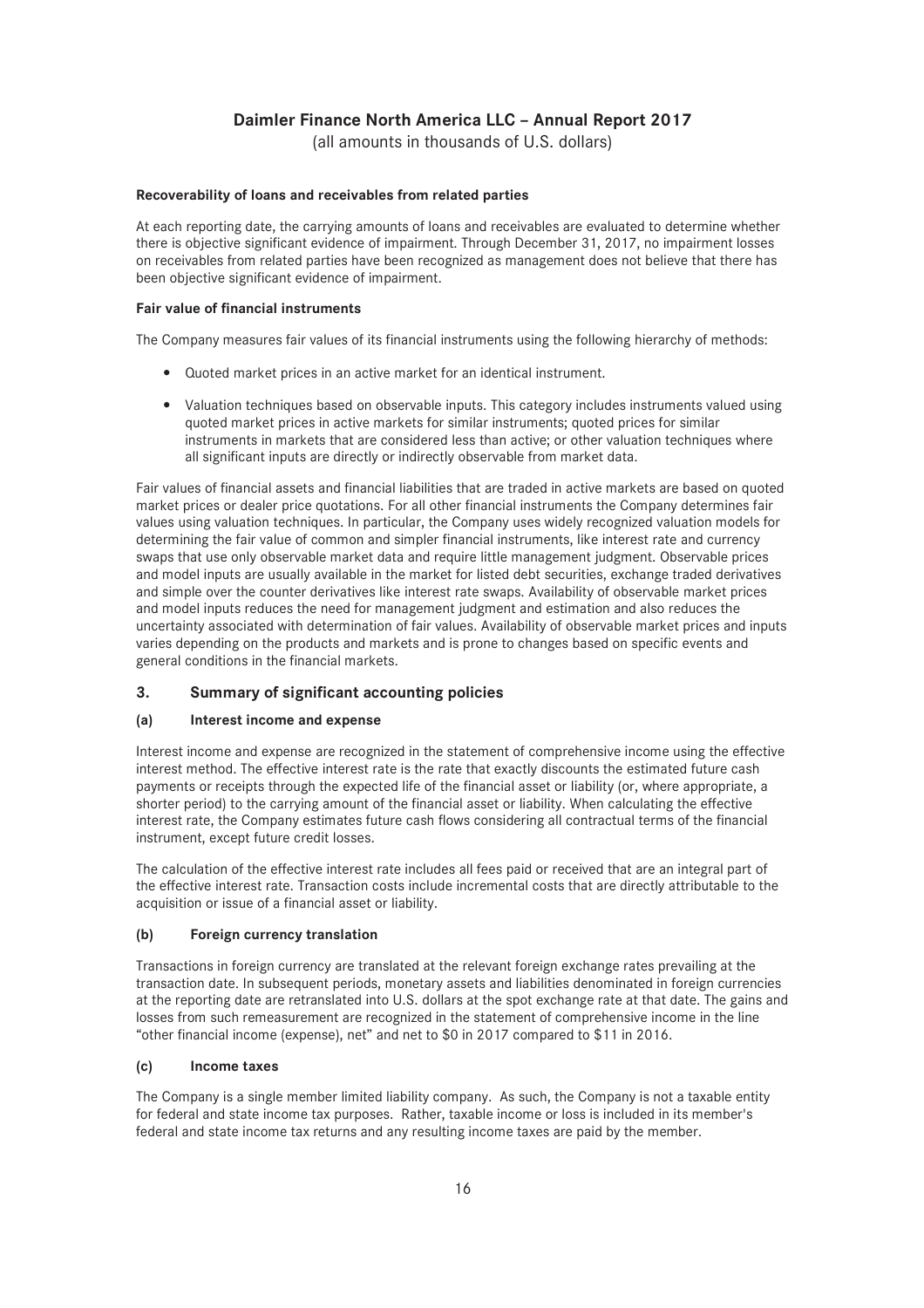(all amounts in thousands of U.S. dollars)

#### $(d)$ Transactions with related parties

DFNA is wholly owned by DNA and indirectly by DAG. Transactions with related parties in the normal course of business are recorded at the agreed upon exchange amount. Financial receivables and payables with related parties are entered into at prevailing market terms at the time of the transaction.

#### **Financial assets**  $(e)$

Financial assets consist primarily of receivables from DNA, which arise from intercompany loans. These receivables are non-derivative financial assets with fixed or determinable payments that are not quoted in an active market. After initial recognition at fair value plus transaction costs, they are subsequently carried at amortized cost using the effective interest method less any impairment losses, if necessary. Gains and losses are recognized in the statement of comprehensive income when the loans and receivables are derecognized or impaired. Interest effects on the application of the effective interest method are also recognized in profit or loss.

#### $(f)$ **Financial liabilities**

Financial liabilities include notes and bonds payable, payables to related parties, and accrued interest. New notes and bonds and commercial paper issuances are recognized at fair value based on quoted prices on the day of issuance. After initial recognition at fair value minus transaction costs, they are subsequently measured at amortized cost using the effective interest method.

#### $\mathbf{A}$ **Transactions with related parties**

The following table sets forth amounts receivable from related parties:

|                                                      | December 31, |            |
|------------------------------------------------------|--------------|------------|
|                                                      | 2017         | 2016       |
| Daimler North America Corporation                    | 27,694,269   | 26,687,813 |
| Daimler North America Corporation - accrued interest | 246,044      | 220,970    |
| Daimler North America Finance Corporation (DNAF)     | 2,791        | 2.827      |
| 27,943,104<br>Total                                  |              | 26,911,610 |

The receivables bear interest at fixed and variable rates ranging from 1.125% to 8.5%, with a weighted average interest rate of 2.7%. Variable rates are re-priced on a 3 month basis. Interest income is recorded using the effective interest method. The Company recorded interest income from DNA of \$734,327 in 2017 and \$640,155 in 2016. The Company holds cash receivables with DNAF, the US In-House Bank, and recorded interest income of \$41 in 2017 and \$11 in 2016.

As of December 31, 2017, aggregate annual maturities of receivables from related parties were as follows:

| Year        | Amount       |
|-------------|--------------|
| 2018        | 6,813,562    |
| 2019        | 4,491,554    |
| 2020        | 6,535,565    |
| $\geq$ 2021 | 10, 102, 423 |
| Total       | 27,943,104   |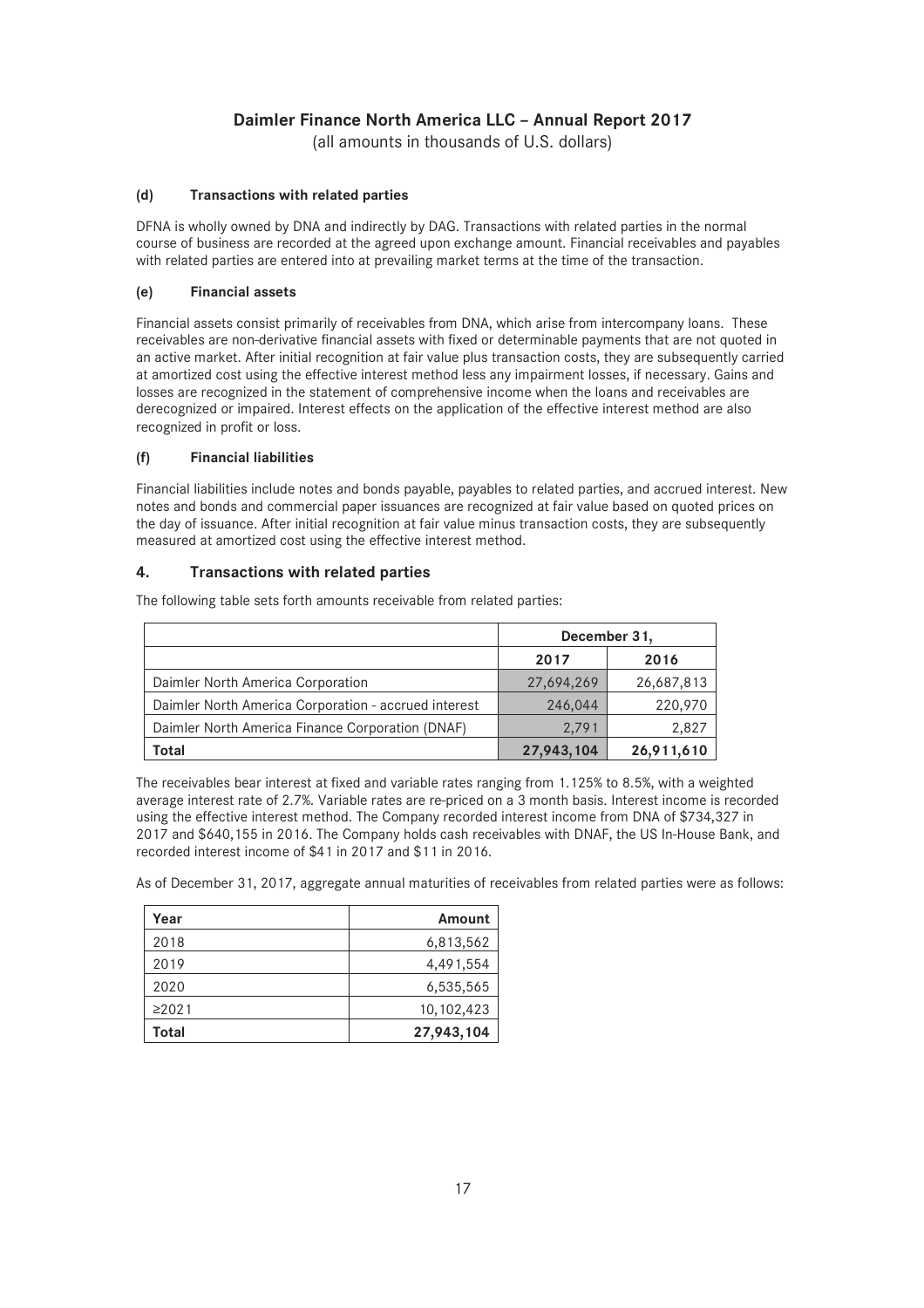(all amounts in thousands of U.S. dollars)

As of December 31, 2016, aggregate annual maturities of receivables from related parties were as follows:

| Year        | Amount     |
|-------------|------------|
| 2017        | 5,738,007  |
| 2018        | 6,040,754  |
| 2019        | 4,486,597  |
| $\geq 2020$ | 10,646,252 |
| Total       | 26,911,610 |

The following table sets forth amounts payable to related parties which result from guarantee fees:

|            | December 31, |        |
|------------|--------------|--------|
|            | 2016<br>2017 |        |
| Daimler AG | 20,247       | 19,248 |
| Total      | 20,247       | 19,248 |

DFNA is charged fees for the full and unconditional guarantees on its outstanding notes and bonds and commercial paper programs by DAG. These fees are calculated as a set percentage of the outstanding notes and bonds and commercial paper at the end of each month at any given year. These guarantee fees were \$34,693 and \$31,261 for the years ended December 31, 2017 and 2016, respectively.

DFNA is charged for administrative overhead expenses by DNA. These expenses were \$2,940 and \$3,090 for the years ended December 31, 2017 and 2016, respectively, and are included in administrative expenses in the statement of comprehensive income.

DFNA and DNA are also parties to agreements pursuant to which DNA reimburses DFNA for any and all expenses incurred in connection with the administration of DFNA's notes and bonds and commercial paper programs. These reimbursements are recognized in income.

There are no related party transactions with key management personnel as defined in IAS 24.

#### $5<sub>1</sub>$ Other financial income (expense), net

Other financial income (expense), net is comprised of the following:

|                                                          | 2017 | 2016 |
|----------------------------------------------------------|------|------|
| Result of foreign exchange transactions - gains (losses) |      |      |
| Total                                                    |      |      |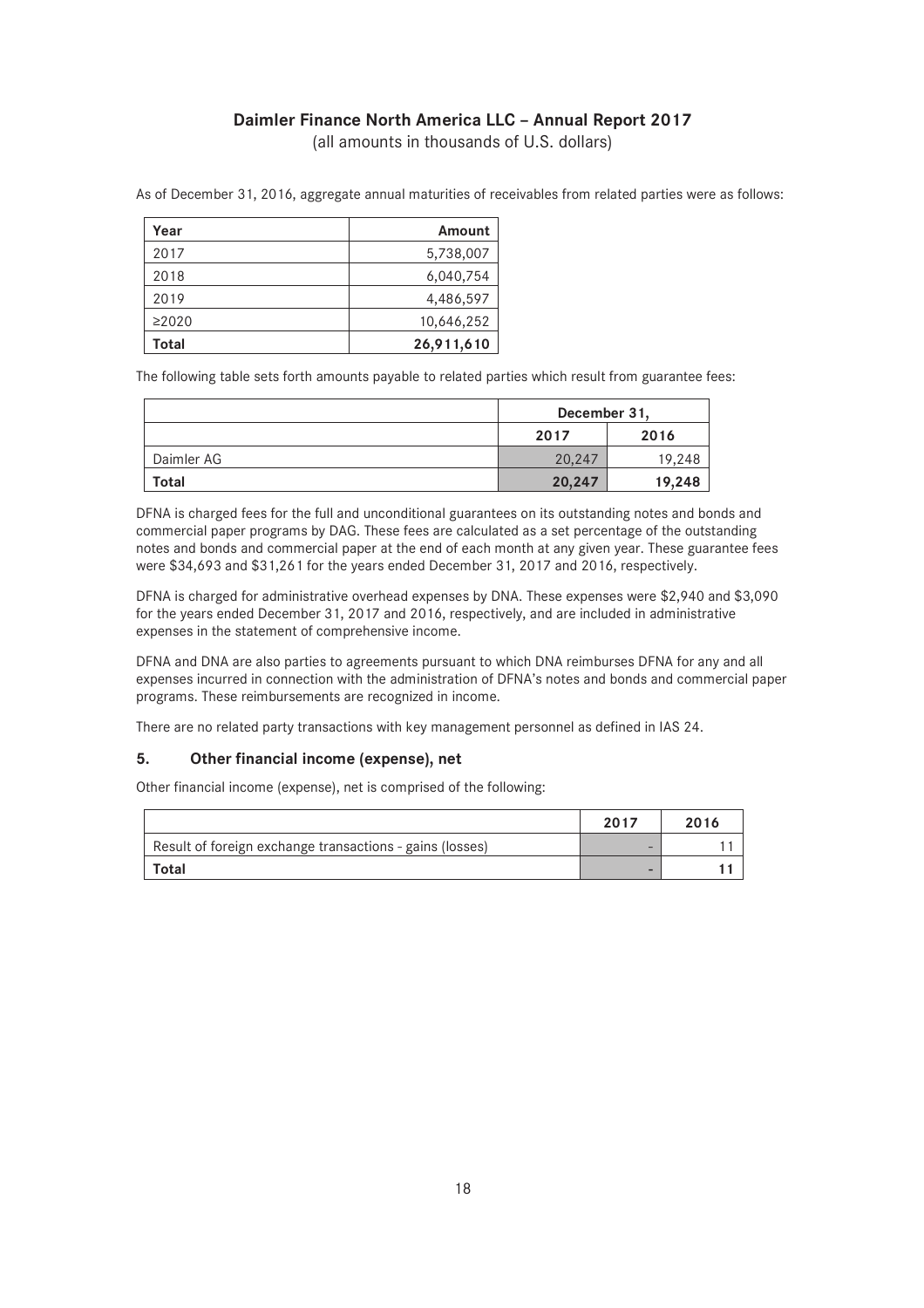(all amounts in thousands of U.S. dollars)

#### 6. **Statement of cash flows**

Changes in liabilities arising from financing activities.

| <b>Financing liabilities</b>                 | Notes and bonds payable |
|----------------------------------------------|-------------------------|
| Balance at January 1, 2017 <sup>1</sup>      | 26,892,242              |
| Proceeds from notes and bonds                | 6,480,475               |
| Repayments of notes and bonds                | (5,500,000)             |
| Total changes from financing cashflows       | 980,475                 |
| Interest expense                             | 734,368                 |
| Interest paid                                | (684, 480)              |
| <b>Total liability-related other changes</b> | 49,888                  |
| Balance at December 31, 2017 <sup>2</sup>    | 27,922,605              |

Notes and bonds payable balance at January 1, 2017 includes accrued interest in the amount of \$220,970.<br>
<sup>2</sup> Notes and bonds payable balance at December 31, 2017 includes accrued interest in the amount of \$246,044.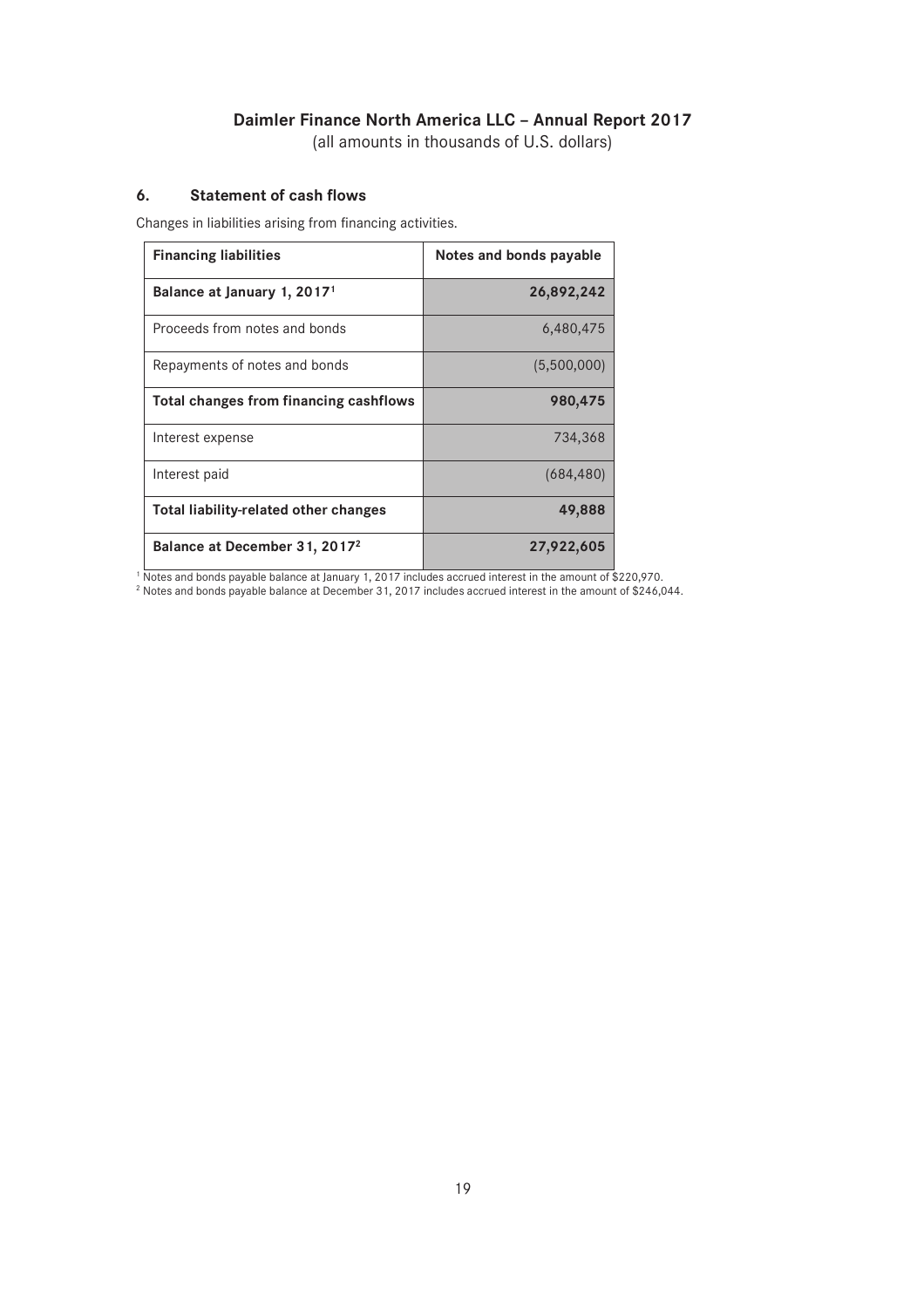(all amounts in thousands of U.S. dollars)

#### $\overline{7}$ . **Financial instruments**

#### $(a)$ Carrying amounts and fair values of financial instruments

The following table shows the carrying amounts and fair values of the Company's financial instruments. The fair value of a financial instrument is the price that would be received to sell an asset or paid to transfer a liability in an orderly transaction between market participants at the measurement date. Given the varying influencing factors, the reported fair values can only be viewed as indicators of the prices that may actually be achieved on the market. The fair values of financial instruments were calculated on the basis of market information available on the balance sheet date.

|                                                                 | December 31, 2017  |                   | December 31, 2016         |                   |
|-----------------------------------------------------------------|--------------------|-------------------|---------------------------|-------------------|
|                                                                 | Carrying<br>amount | <b>Fair value</b> | <b>Carrying</b><br>amount | <b>Fair value</b> |
| Loans and receivables                                           |                    |                   |                           |                   |
| Receivables from related<br>parties                             | 27,697,060         | 28,540,770        | 26,690,640                | 27,473,098        |
| Accrued interest income<br>from DNA                             | 246,044            | 246,044           | 220,970                   | 220,970           |
| Total loans and receivables                                     | 27,943,104         | 28,786,814        | 26,911,610                | 27,694,068        |
|                                                                 |                    |                   |                           |                   |
| <b>Total financial assets</b>                                   | 27,943,104         | 28,786,814        | 26,911,610                | 27,694,068        |
| Financial liabilities carried at<br>amortized cost              |                    |                   |                           |                   |
| Notes and bonds payable                                         | 27,676,561         | 28,520,403        | 26,671,272                | 27,453,729        |
| Payables to related parties                                     | 20,247             | 20,247            | 19,248                    | 19,248            |
| Accrued interest expense                                        | 246,044            | 246,044           | 220,970                   | 220,970           |
| <b>Total financial liabilities</b><br>carried at amortized cost | 27,942,852         | 28,786,694        | 26,911,490                | 27,693,947        |
|                                                                 |                    |                   |                           |                   |
| <b>Total financial liabilities</b>                              | 27,942,852         | 28,786,694        | 26,911,490                | 27,693,947        |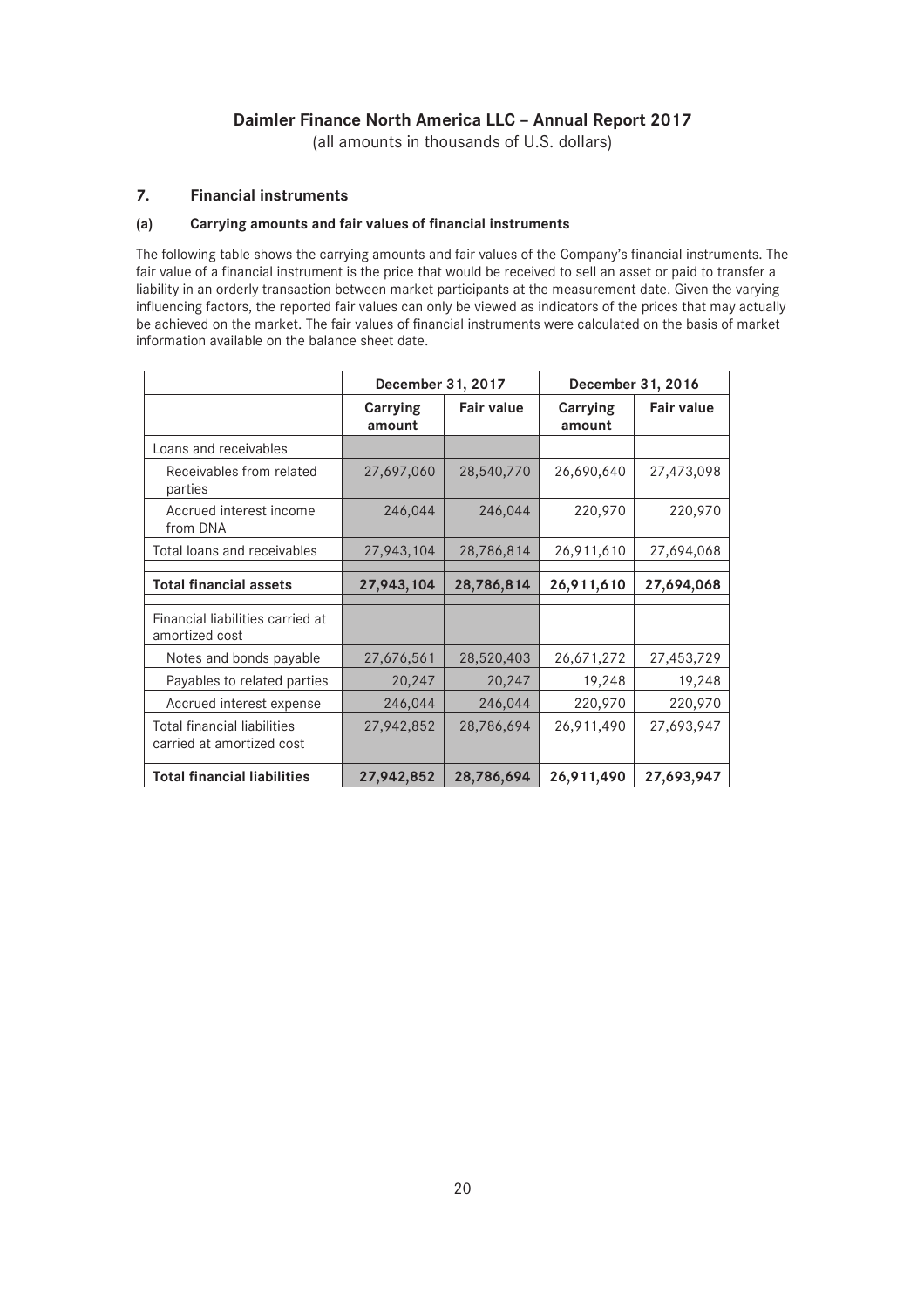(all amounts in thousands of U.S. dollars)

|                                                              | December 31, 2017 |            |                      |                          | December 31, 2016 |            |                      |                          |  |
|--------------------------------------------------------------|-------------------|------------|----------------------|--------------------------|-------------------|------------|----------------------|--------------------------|--|
|                                                              | Total             | Level $11$ | Level 2 <sup>2</sup> | Level $33$               | Total             | Level $11$ | Level 2 <sup>2</sup> | Level 33                 |  |
| Loans and<br>receivables                                     | 28,786,814        | ۰.         | 28,786,814           | $\overline{\phantom{a}}$ | 27,694,068        |            | 27,694,068           | $\sim$                   |  |
|                                                              |                   |            |                      |                          |                   |            |                      |                          |  |
| <b>Financial liabilities</b><br>carried at<br>amortized cost | 28,786,694        | 27.033.844 | 1,752,850            |                          | 27,693,947        | 24,967,498 | 2,726,449            | $\overline{\phantom{0}}$ |  |
| thereof notes<br>and bonds                                   | 28,520,403        | 27.033.844 | 1,486,559            |                          | 27,453,729        | 24,967,498 | 2,486,231            |                          |  |
| thereof other<br>financial<br>liabilities                    | 266,291           |            | 266,291              |                          | 240,218           |            | 240,218              | $\overline{\phantom{0}}$ |  |

Financial assets and liabilities not measured at fair value are classified into the following fair value hierarchy:

<sup>1</sup> Fair value measurement based on quoted prices (unadjusted) in active markets for identical assets or liabilities.

<sup>2</sup> Fair value measurement based on inputs for the asset or liability that are observable on active markets either directly (i.e. as prices) or indirectly (i.e. derived from prices).

<sup>3</sup> Fair value measurement based on inputs for the asset or liability that are not observable market data.

The fair values of financial instruments were calculated on the basis of market information available at the reporting date using the methods and assumptions presented below. Due to the short nature of accrued interest income, accrued interest expense, and payables to related parties, management assumes that their fair values are equal to the carrying amounts.

### Receivables from related parties

DFNA intends to hold receivables from DNA to maturity. None of these receivables have been derecognized or are impaired, and the Company does not believe that these receivables are at risk of being impaired. The Company believes that the fair value of the receivables from DNA approximates the fair value of the external notes and bonds payable at December 31, 2017 and 2016, as the terms and interest rates of the receivables from DNA are intended to mirror DFNA's external borrowings such that interest expense and debt maturities with third parties are offset by corresponding interest income and loan maturities from DNA.

### Notes and bonds payable

When available, the Company uses quoted market prices for its issued identical notes and bonds and classifies such instruments as Level 1 in the fair value hierarchy. If quoted market prices are not available, the fair value of notes and bonds is determined based on internal models calculating present values of the estimated cash flows and using observable inputs such as interest rates for similar types of instruments. Notes and bonds measured using simple proprietary models based on observable inputs are classified as Level 2 in the fair value hierarchy.

### Other financial liabilities

Because of the short maturities of these financial instruments, the carrying amount approximates fair value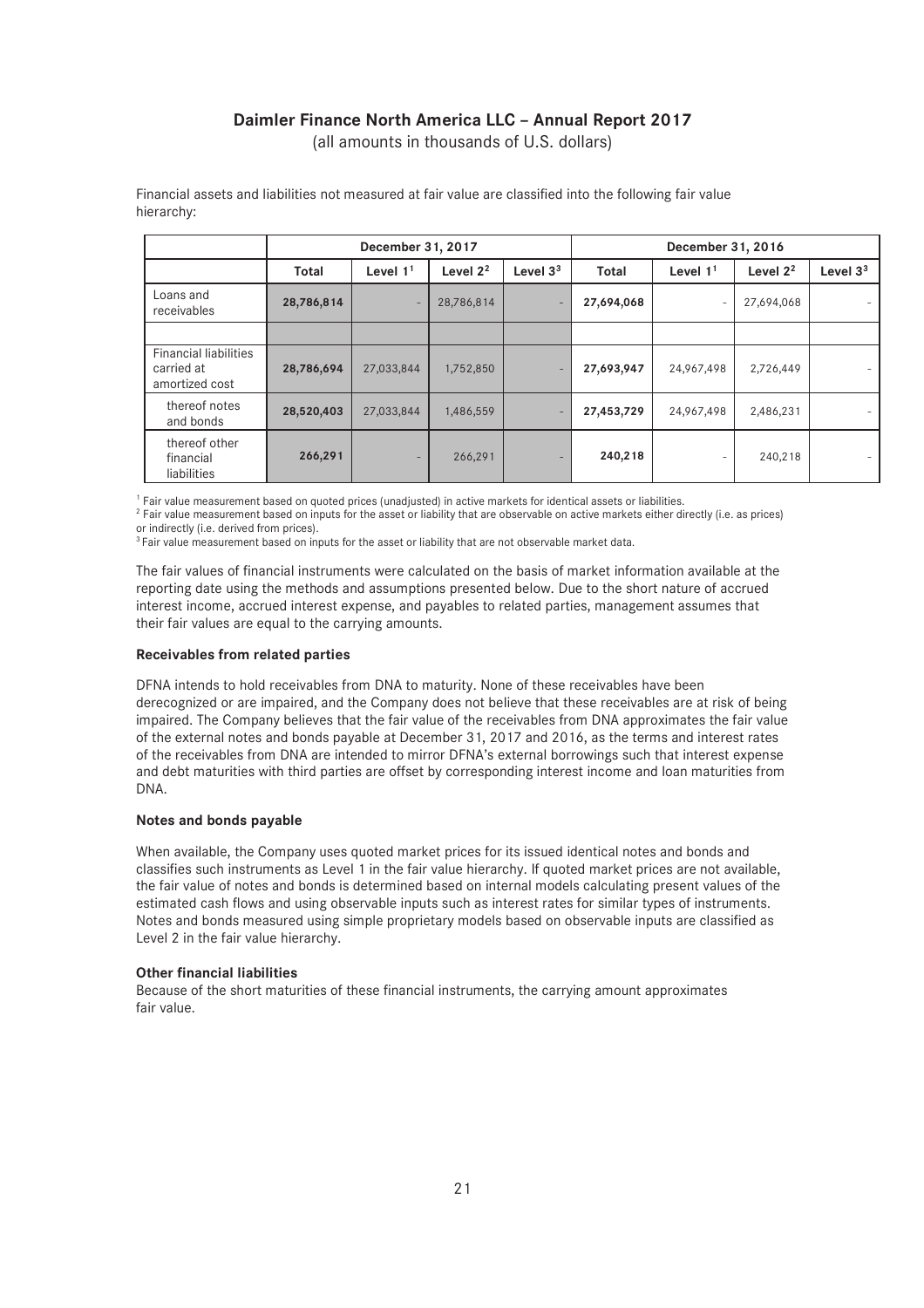(all amounts in thousands of U.S. dollars)

### (b) Notes and bonds payable

DFNA's obligations under the notes and bonds program are fully and unconditionally guaranteed by its ultimate parent company, DAG. Contemporaneously, DFNA and DNA entered into an agreement according to which DNA reimburses DFNA for any and all fees incurred by DFNA in the course of the administration of the program.

|                                        | Currency   | Nominal<br>interest rate | Year of<br>maturity | Face value | Carrying<br>amount |
|----------------------------------------|------------|--------------------------|---------------------|------------|--------------------|
| <b>US-Dollar Notes and Bonds</b>       |            |                          |                     |            |                    |
| Medium Term Note                       | <b>USD</b> | 1.875%                   | 2018                | 1,000,000  | 999,899            |
| Medium Term Note                       | <b>USD</b> | Libor+0.42%              | 2018                | 500,000    | 499,945            |
| Medium Term Note                       | <b>USD</b> | 1.650%                   | 2018                | 1,000,000  | 999,779            |
| Medium Term Note                       | <b>USD</b> | Libor+0.45%              | 2018                | 250,000    | 249,937            |
| Medium Term Note                       | <b>USD</b> | 1.650%                   | 2018                | 800,000    | 799,615            |
| Medium Term Note                       | <b>USD</b> | Libor+0.86%              | 2018                | 250,000    | 249,927            |
| Medium Term Note                       | <b>USD</b> | 2.375%                   | 2018                | 1,250,000  | 1,249,134          |
| Medium Term Note                       | <b>USD</b> | 2.000%                   | 2018                | 1,000,000  | 999,121            |
| Medium Term Note                       | <b>USD</b> | Libor+0.25%              | 2018                | 500,000    | 499,662            |
| Medium Term Note                       | <b>USD</b> | 1.500%                   | 2019                | 1,500,000  | 1,497,260          |
| Medium Term Note                       | <b>USD</b> | Libor+0.74%              | 2019                | 250,000    | 249,748            |
| Medium Term Note                       | <b>USD</b> | 2.250%                   | 2019                | 750,000    | 748,200            |
| Medium Term Note                       | <b>USD</b> | 2.250%                   | 2019                | 500,000    | 499,170            |
| Medium Term Note                       | <b>USD</b> | 1.750%                   | 2019                | 1,100,000  | 1,097,666          |
| Medium Term Note                       | <b>USD</b> | Libor+0.62%              | 2019                | 400,000    | 399,511            |
| Medium Term Note                       | <b>USD</b> | 2.300%                   | 2020                | 1,000,000  | 998,261            |
| Medium Term Note                       | <b>USD</b> | Libor+0.63%              | 2020                | 400,000    | 399,462            |
| Medium Term Note                       | <b>USD</b> | 2.250%                   | 2020                | 1,250,000  | 1,247,210          |
| Medium Term Note                       | <b>USD</b> | 2.125%                   | 2020                | 400,000    | 398,500            |
| Medium Term Note                       | <b>USD</b> | 2.125%                   | 2020                | 100,000    | 99,999             |
| Medium Term Note                       | <b>USD</b> | 2.200%                   | 2020                | 750,000    | 747,975            |
| Medium Term Note                       | <b>USD</b> | Libor+0.53%              | 2020                | 500,000    | 499,219            |
| Medium Term Note                       | <b>USD</b> | 2.450%                   | 2020                | 1,300,000  | 1,297,038          |
| Medium Term Note                       | <b>USD</b> | 2.700%                   | 2020                | 850,000    | 847,898            |
| Medium Term Note                       | <b>USD</b> | 2.300%                   | 2021                | 1,100,000  | 1,095,588          |
| Medium Term Note                       | <b>USD</b> | Libor+0.43%              | 2021                | 400,000    | 399,232            |
| Medium Term Note                       | <b>USD</b> | 2.875%                   | 2021                | 650,000    | 648,479            |
| Medium Term Note                       | <b>USD</b> | 2.000%                   | 2021                | 1,250,000  | 1,247,358          |
| Medium Term Note                       | <b>USD</b> | 3.875%                   | 2021                | 750,000    | 745,604            |
| Medium Term Note                       | <b>USD</b> | 2.200%                   | 2021                | 1,000,000  | 997,827            |
| Medium Term Note                       | <b>USD</b> | 2.850%                   | 2022                | 850,000    | 847,430            |
| Medium Term Note                       | <b>USD</b> | 2.850%                   | 2022                | 250,000    | 251,255            |
| Medium Term Note                       | <b>USD</b> | 3.250%                   | 2024                | 500,000    | 495,768            |
| Medium Term Note                       | <b>USD</b> | 3.300%                   | 2025                | 650,000    | 647,409            |
| Medium Term Note                       | <b>USD</b> | 3.500%                   | 2025                | 500,000    | 496,939            |
| Medium Term Note                       | <b>USD</b> | 3.450%                   | 2027                | 750,000    | 745,100            |
| Bond                                   | <b>USD</b> | 8.500%                   | 2031                | 1,500,000  | 1,484,436          |
| <b>Total US-Dollar Notes and Bonds</b> |            |                          |                     | 27,750,000 | 27,676,561         |
| Total                                  |            |                          |                     |            | 27,676,561         |

Terms and conditions of notes and bonds payable outstanding at December 31, 2017 are as followed: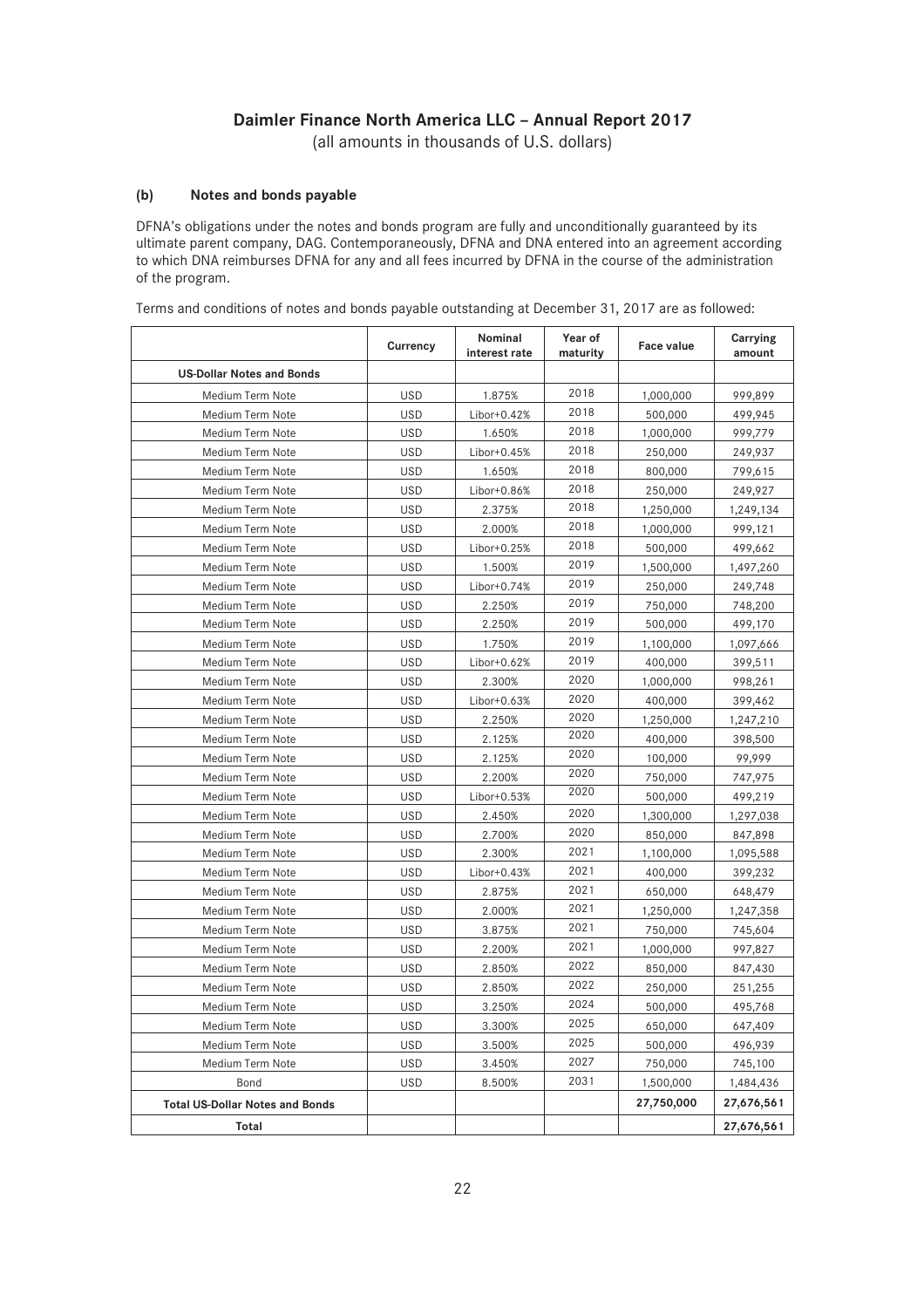(all amounts in thousands of U.S. dollars)

#### 8. **Management of financial risks**

#### $(a)$ Introduction

The global nature of the Daimler businesses in the US exposes DFNA indirectly to the risks listed below:

- credit risk
- · liquidity risk
- finance market risks

However, the resulting effects of these risks on the Company's financial position, cash flows and profitability are all offset by the existing reimbursement agreements between DFNA and DNA as well as the unconditional guarantee issued by DAG for DFNA's outstanding notes and bonds and commercial paper. As a result, the Company is exposed to DNA's, and indirectly to its ultimate parent DAG's, intent and ability to effect the repayment of these receivables and honor the unconditional guarantee.

This note presents information about the Company's exposure to each of the above risks, and the objectives, policies and processes for measuring and managing risk. As part of its policies and processes for managing and measuring, if necessary, these risks, the Company monitors DAG's liquidity position. DAG's financial statements are publicly available.

Debt ratings are an assessment by the rating agencies of the credit risk associated with DAG and are based on information provided by DAG or other sources. Lower ratings generally result in higher borrowing costs and reduced access to capital markets. Standard & Poor's Rating Services ("S&P"), Moody's Investors Service, Inc. ("Moody's"), Fitch Ratings Ltd. ("Fitch"), the European rating agency Scope Ratings AG ("Scope"), and the Canadian agency DBRS ("DBRS") rate DAG's commercial paper (short-term) and senior unsecured long-term debt (long-term). For the first time, DAG received a credit rating from the European rating agency Scope Ratings AG (Scope). Scope assigned a corporate issuer rating of A and a stable outlook to Daimler AG and its financing subsidiaries, with a short-term rating of S-1.

|                 | S&P  | Moody's | <b>Fitch</b> | <b>Scope</b> | <b>DBRS</b> |
|-----------------|------|---------|--------------|--------------|-------------|
| Short-term debt | A- . | $P-1$   | F2           | S-1          | $R-1$ (low) |
| Long-term debt  |      | A2      | А-           |              |             |

DAG's ratings as of December 31, 2017 were as follow:

|  |  | DAG's ratings as of December 31, 2016 were as follow: |
|--|--|-------------------------------------------------------|
|--|--|-------------------------------------------------------|

|                 | S&P | Moody's | <b>Fitch</b> | <b>Scope</b>             | <b>DBRS</b> |
|-----------------|-----|---------|--------------|--------------------------|-------------|
| Short-term debt | A-  | $P-2$   | F2           | $\overline{\phantom{0}}$ | $R-1$ (low) |
| Long-term debt  |     | A3      | A-           |                          | A (low)     |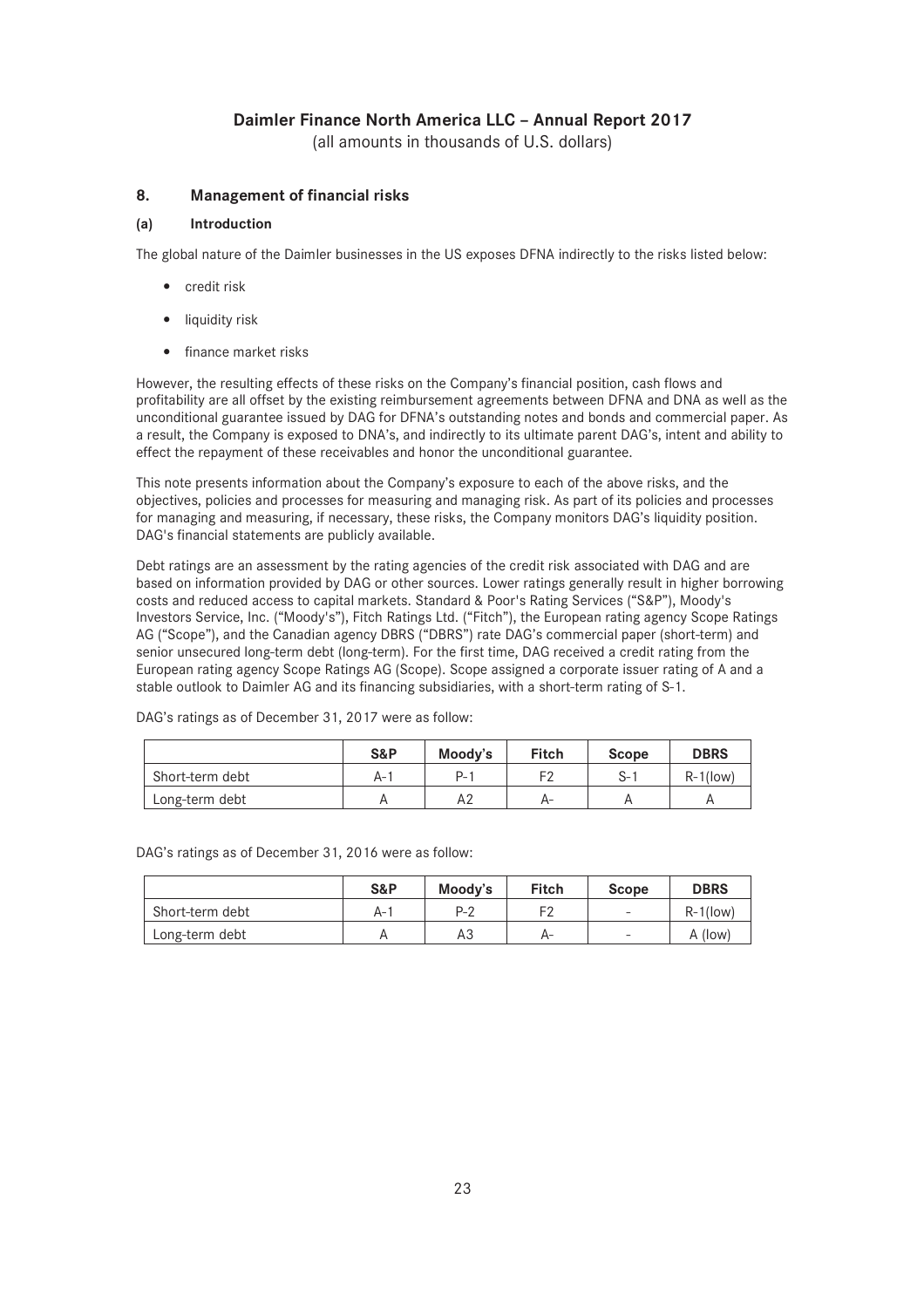(all amounts in thousands of U.S. dollars)

#### $(b)$ General information on financial risks

DFNA applies the guidelines established by its ultimate parent company, DAG, and when necessary, establishes its own guidelines unique to the transactions of the Company. The guidelines are established for risk controlling procedures and for the use of financial instruments, including a clear segregation of duties with regard to operating financial activities, settlement, accounting and controlling of financial instruments. The guidelines upon which the Company's risk management processes are based are designed to identify and analyze these risks, to set appropriate risk limits and controls and to monitor the risks by means of reliable and up-to-date administrative and information systems. The guidelines and systems are regularly reviewed and adjusted to changes in markets and businesses.

#### **Credit risk**  $(c)$

Credit risk is the risk of economic loss arising from counterparty's failure to repay or service debt in accordance with the contractual terms. Credit risk encompasses both the direct risk of default and the risk of a deterioration of creditworthiness as well as concentration risks.

The Company's assets consist primarily of receivables from DNA. As a result, the Company is exposed to DNA's, and indirectly to its ultimate parent DAG's, intent and ability to effect the repayment of these receivables. The maximum exposure to credit risk at the reporting date from receivables is equal to the carrving amount, which is equal to the total assets of the Company. As part of its policies and processes for managing and measuring, if necessary, the Company's exposure to credit risk, the Company monitors DAG's liquidity position.

#### $(d)$ **Liquidity risk**

Liquidity risk encompasses the risk that the Company will encounter difficulty in meeting obligations associated with its financial liabilities in full when due. DFNA's source of liquidity is its external borrowings. The funds are primarily used to finance working capital and capital expenditure requirements as well as the cash needs of the lease and financing business of the DNA subsidiaries.

Depending on its cash needs and market conditions, DFNA issues bonds and notes and commercial paper in various currencies. Adverse changes in the capital markets could increase DFNA's funding costs and limit the Company's financial flexibility.

In February 2011, DFNA entered into a \$3,000,000 private placement of a commercial paper program. The commercial paper balance was \$0 at December 31, 2017 and 2016. DFNA's obligations under the commercial paper program are fully and unconditionally guaranteed by its ultimate parent company, DAG.

In September 2013, the Company, together with DAG and other DAG subsidiaries, entered into a Euro 9 billion credit facility for a five year term and two extension options of one year in total with a syndicate of international banks. In 2014, DAG exercised the option to extend the credit line by a further year until 2019. In 2015, DAG exercised the second extension option to extend the credit line by a further year until 2020. This facility provides funds for general corporate purposes. Prior approval from DAG is required before the Company can access this credit line. At the end of 2017 and through the issuance date of these financial statements, this facility was not utilized by the Company.

The liquidity runoff shown in the following table provides an insight into how the liquidity situation of the Company is affected by the cash flows of financial liabilities as of December 31, 2017. It comprises a runoff of the undiscounted contractual principal and interest cash outflows of the financing liabilities and undiscounted payments from other financing liabilities.